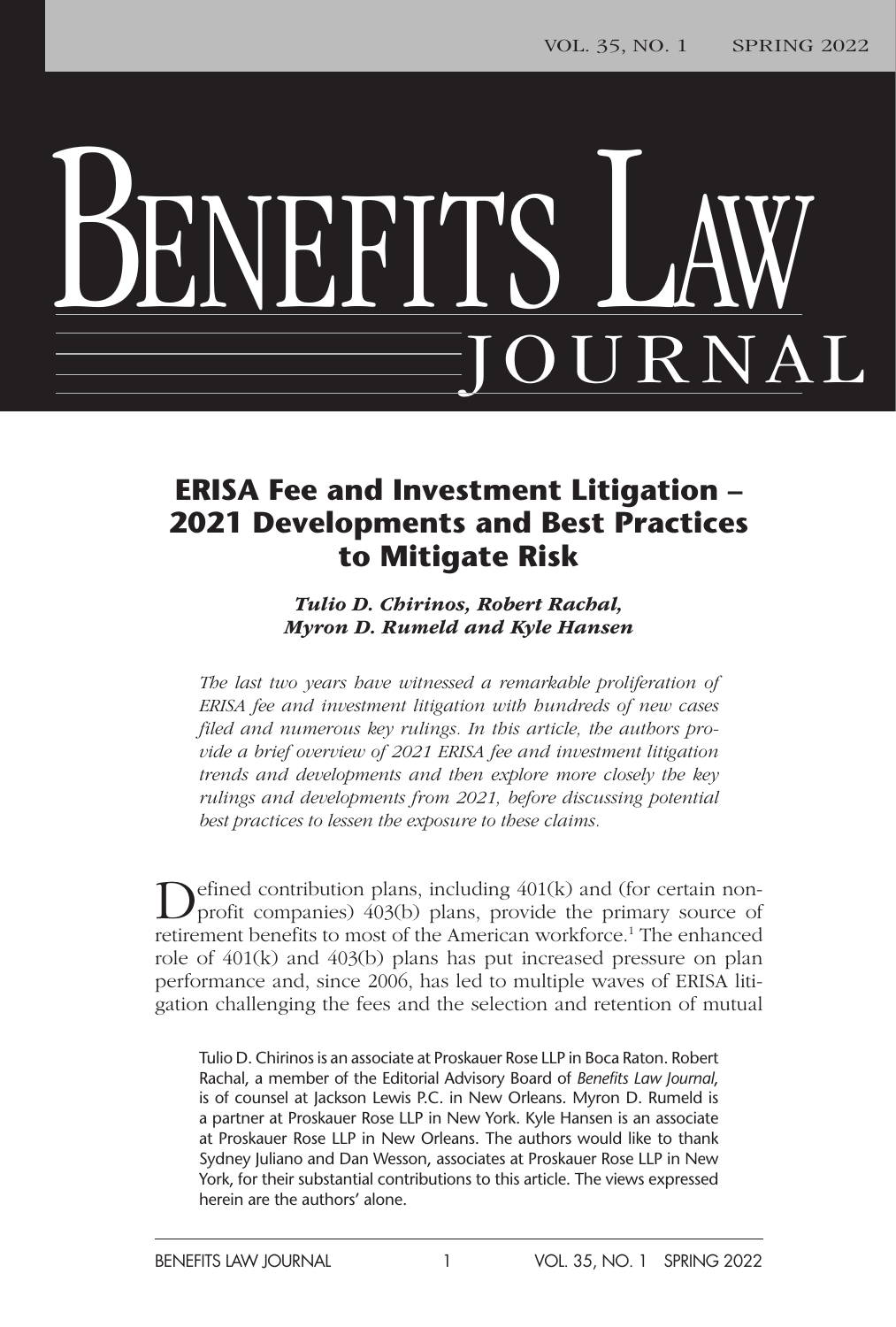funds and other investments offered in these plans ("fee and investment litigation"). The latest wave of litigation began in late 2015 and is clearly the largest and longest sustained wave, with hundreds of cases filed against plan sponsors, fiduciaries, and service providers. In 2021, 46 new cases were filed, accounting for the second largest one-year filings in ERISA fee and investment litigation (2020 was the largest with nearly 100 new cases filed). Historically, the litigation waves in this space would come and then recede. However, given the continued historic pace of new cases, driven in part by plaintiffs' continued success in obtaining large settlements, the 2015 wave arguably has moved into a novel phase whereby the "new normal" is that plaintiffs will bring dozens of new cases each year. As discussed below, it is unclear whether the U.S. Supreme Court's recent decision in *Hughes v. Northwestern Univ.*,<sup>2</sup> will materially affect the filing of fee and investment cases.

Our annual *Benefits Law Journal* articles from 2015-2020 addressed key developments in fee and investment litigation through late-2020.<sup>3</sup> In this article, we provide a brief overview of 2021 trends and developments and then explore more closely the key rulings and developments from 2021, before discussing potential best practices to lessen the exposure to these claims.

#### BRIEF OVERVIEW OF 2021

In 2021, plaintiffs brought 46 new fee and investment litigation complaints, second only to the 97 new complaints filed in 2020. The complaints target plans of all sizes in nearly all industries.<sup>4</sup> They generally do not introduce new theories of liability (although one continuing trend from 2020 is that many challenge a suite of target date funds) and instead appear to be largely copycat suits alleging excessive fees and underperformance. Five law firms are responsible for over 30 of the 46 new cases filed in 2021.<sup>5</sup>

The historic levels of new complaints filed in 2020 and 2021 led to district courts issuing nearly 60 motion to dismiss decisions in 2021, which is easily the most rulings in a one-year period ever for fee and investment litigation. The results were mixed with 17 motions granted on all claims (most with leave to amend),<sup>6</sup> 17 denied as to all claims,<sup>7</sup> and 22 granted in part but allowed to move forward to discovery on some claims.<sup>8</sup> In many instances, there were inconsistent rulings on substantially similar claims and arguments, including:

• Whether plaintiffs lack Article III standing as to claims involving investment funds in which they did not invest;<sup>9</sup>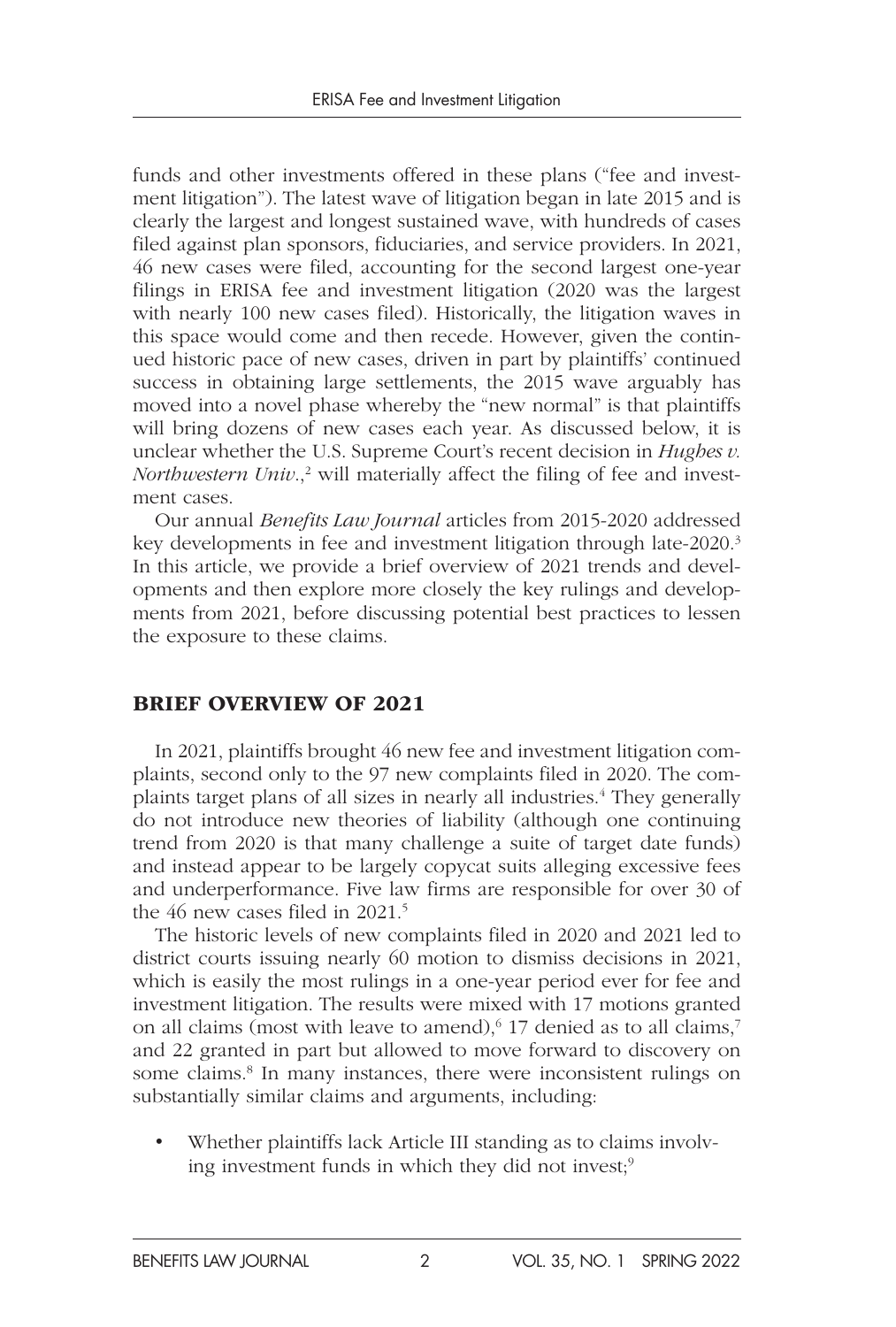- Whether it is appropriate at the pleading stage to compare the fees and performance of actively managed funds with that of passively managed funds;<sup>10</sup> and
- Under what circumstances plaintiffs had sufficiently pled claims of excessive recordkeeping fees $11$  and on mutual fund share classes.<sup>12</sup>

One noteworthy effect of the increase in new cases, and the concomitant increase in cases reaching discovery, is the strain put on the fiduciary liability insurance market, which has resulted in substantially increased retention rates (the amount that must be paid by the insured before insurance coverage begins) and has made it increasingly more difficult for plan fiduciaries to obtain coverage at  $all.^{13}$ 

Plaintiffs continued their nearly perfect record on motions to certify fee litigation class actions over the last five years and, several defendants continued the increasing trend of foregoing opposition to class certification, including in a case involving a \$15 billion plan.<sup>14</sup> Plaintiffs also successfully acquired approximately \$109.1 million in settlements with \$35.2 million for attorneys' fees,<sup>15</sup> though this amount represents less than half of the total monetary value of settlements obtained in 2020.16

At the summary judgment stage, defendants had success in defeating two cases<sup>17</sup> but plaintiffs moved four cases forward to the trial stage (although some settled before trial).<sup>18</sup> On the merits (as discussed below), defendants won both of the fee and investment cases that were tried in  $2021$ ,<sup>19</sup> thus continuing defendants' overall run of success at trial since 2015.<sup>20</sup>

Defendants and plaintiffs both had success at the appellate level. Defendants were successful in affirming two trial decisions in the U.S. Courts of Appeals for the Second and Tenth Circuits,<sup>21</sup> a summary judgment decision in the U.S. Court of Appeals for the Fifth Circuit, $^{22}$  a motion to dismiss decision in the U.S. Court of Appeals for the First Circuit,  $23$  and a decision enforcing a forum selection clause in a plan document in the U.S. Court of Appeals for the Ninth Circuit.<sup>24</sup> Plaintiffs won key rulings in the U.S. Courts of Appeals for the Second and Seventh Circuits on the enforceability of arbitration provisions with class action waivers in fee and investment cases, $^{25}$  in the Second Circuit on the pleading standard for claims involving the offering of retail share classes of mutual funds, and in the U.S. Court of Appeals for the District of Columbia Circuit on the timeliness of seeking leave to amend a dismissed complaint.26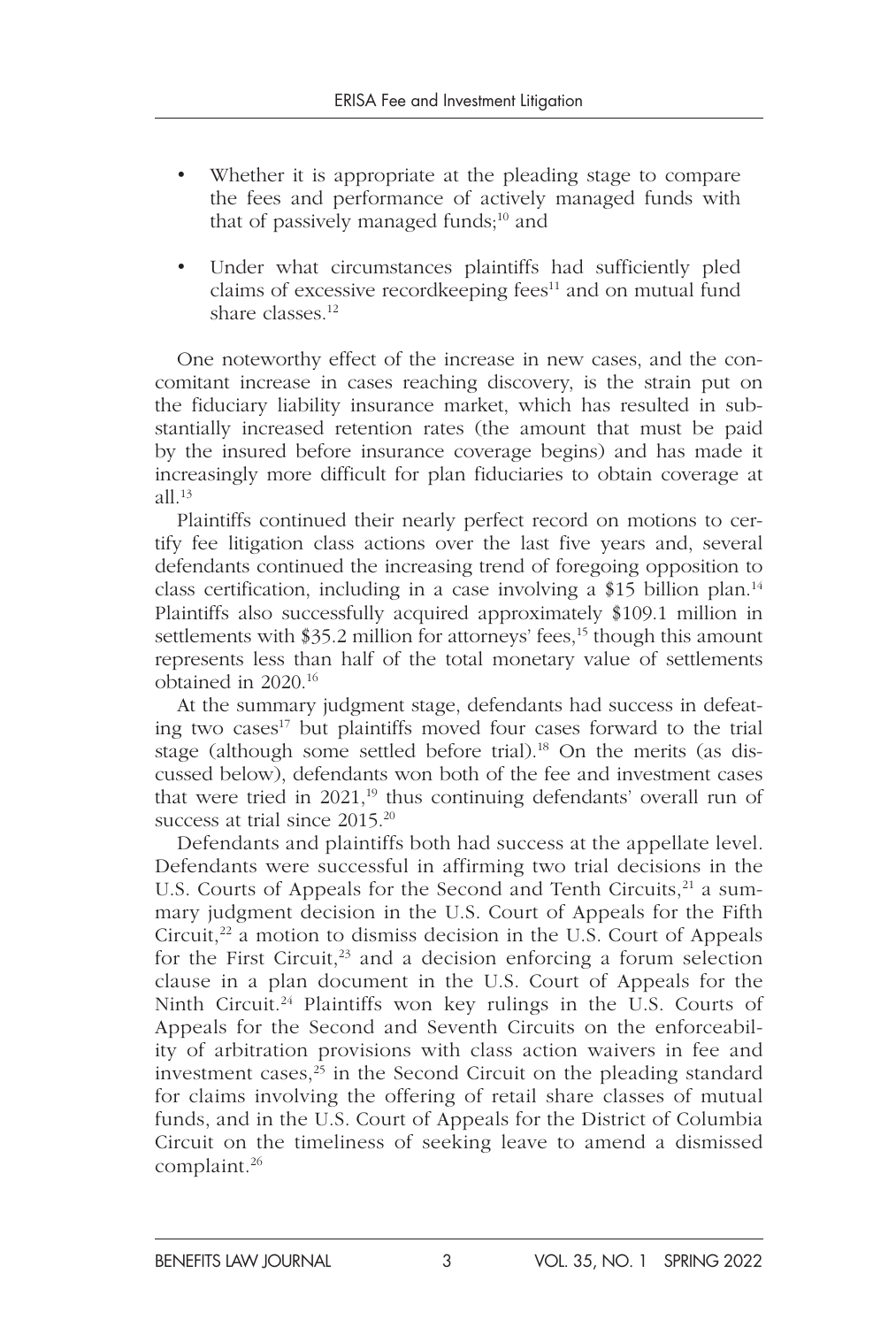#### 2021-2022 FEE AND INVESTMENT LITIGATION SIGNIFICANT RULINGS AND DEVELOPMENTS

#### *U.S. Supreme Court*

In *Hughes v. Northwestern Univ*., the Supreme Court addressed the dismissal of fee and investment claims and for the first time had an opportunity to establish a workable pleading standard specific to excessive fee claims. As background, starting in 2016 plaintiffs filed more than two dozen cases against the sponsors and fiduciaries of 403(b) plans in the university setting. In general, the university cases alleged that defendants breached their fiduciary duties of loyalty and prudence by:

- (i) "Locking" plans into "bundled" arrangements with the plans' recordkeepers in which certain investments were required to be offered and could not be removed;
- (ii) Paying unreasonable administrative fees by using more than one plan recordkeeper and by paying recordkeeping fees through an "asset-based" arrangement that generated higher per participant fees than comparable plans with a flat perperson fee;
- (iii) Paying unreasonable investment management fees by causing the plan to invest in retail share class mutual funds when identical lower cost institutional share classes were available, and by offering numerous duplicative investment options; and
- (iv) Selecting and retaining underperforming funds.<sup>27</sup>

While many of plaintiffs' claims are substantially similar to those asserted in 401(k) plan litigation, several are based on the unique history of university sponsored plans, dating back to when they consisted of a diverse collection of individual annuity accounts. These plans tended to have more recordkeepers and unique types of annuity fund options than is common in the  $401(k)$  plan context.<sup>28</sup>

In 2020, the Seventh Circuit became the first court of appeals to uphold the early dismissal of such claims in *Hughes* (previously styled *Divane v. Northwestern*). In pertinent part, the Seventh Circuit concluded that plaintiffs' claims did not assert plausible ERISA violations, but rather merely amounted to plaintiffs' preference for certain investment options and recordkeeping arrangements.29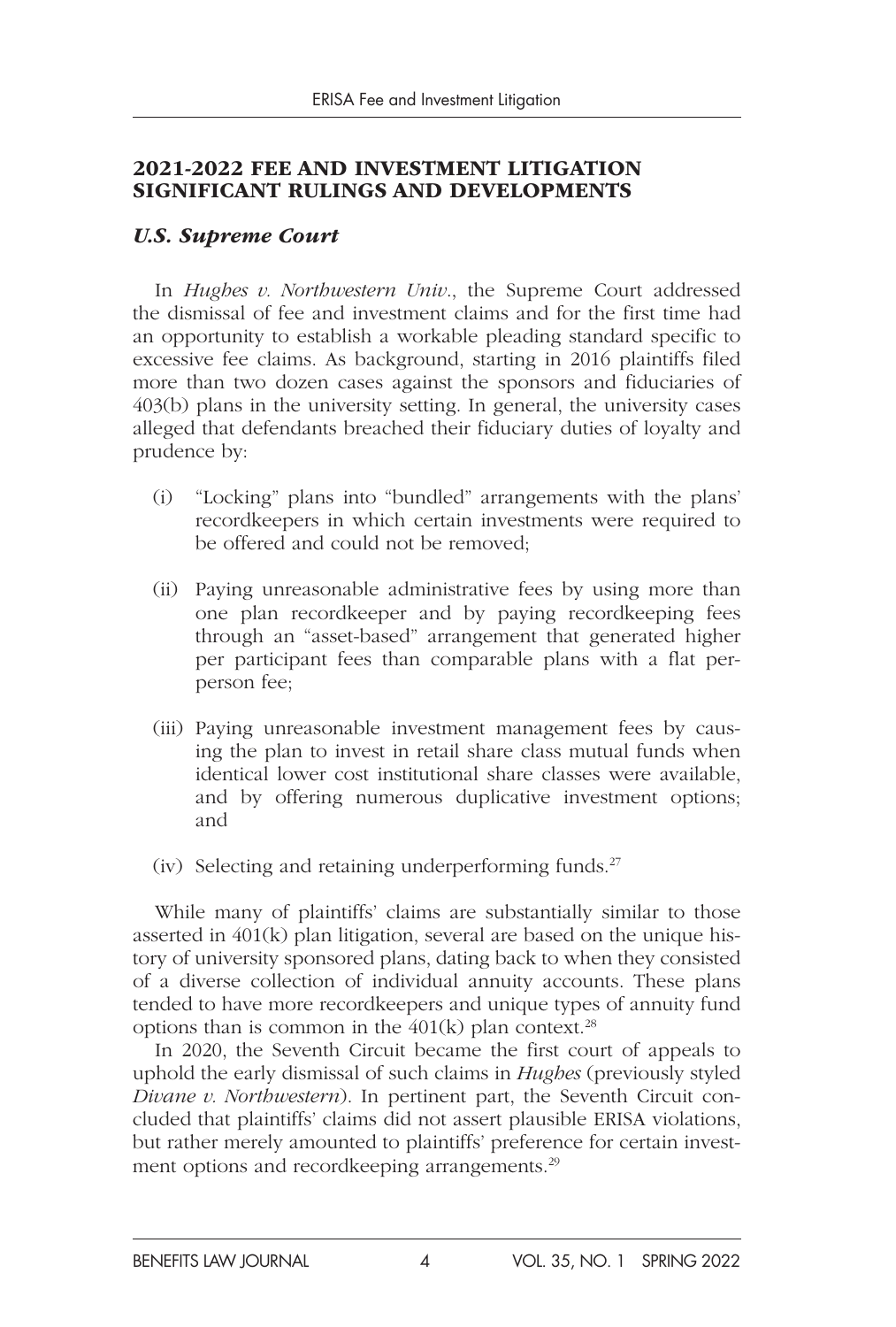In reaching its decision, the Seventh Circuit provided various legal reasons why plaintiffs' claims failed – e.g., there is no requirement in ERISA to offer the cheapest fund – and also recognized that there could be "valid reasons" for the challenged decisions. For example, the court found that the share class claim was insufficiently pled, in part because the extra fees charged by the retail version of some mutual funds may generate revenue sharing credits that were used to pay recordkeeping fees that would otherwise have been paid out of participant accounts.

Similarly, the Seventh Circuit found that the claim for excessive recordkeeping fees was insufficiently pled, in part because the complaint did not identify another recordkeeper that would have performed the same services for less. The Seventh Circuit also stated throughout its ruling, however, that plaintiffs' claims were insufficient because the plans included a wide range of options and, therefore, plaintiffs could choose not to invest in the more expensive funds.<sup>30</sup>

On January 24, 2022, the Supreme Court issued a short unanimous opinion, reversing and remanding the Seventh Circuit's ruling.<sup>31</sup> Relying on its earlier ruling in *Tibble v Edison Intl.*,<sup>32</sup> which requires fiduciaries periodically to monitor all plan investments and remove imprudent ones, the Court ruled that providing a selection of prudent funds does not immunize other funds from challenge.

The Court did not rule, however, that plaintiffs had pled plausible claims as a matter of law. Because the Seventh Circuit had improperly relied on investor choice to dismiss these claims, the Court remanded for the Seventh Circuit to reconsider them in light of the applicable pleading standards. As to that, the Court said:

On remand, the Seventh Circuit should consider whether petitioners have plausibly alleged a violation of the duty of prudence as articulated in *Tibble*, applying the pleading standard discussed in *Ashcroft v. Iqbal*, 556 U. S. 662 (2009), and *Bell Atlantic Corp. v. Twombly*, 550 U. S. 544 (2007). Because the content of the duty of prudence turns on the circumstances . . . prevailing at the time the fiduciary acts,  $1104(a)(1)(B)$ , the appropriate inquiry will necessarily be context specific. *Fifth Third Bancorp v. Dudenhoeffer*, 573 U. S. 409, 425 (2014). At times, the circumstances facing an ERISA fiduciary will implicate difficult tradeoffs, and courts must give due regard to the range of reasonable judgments a fiduciary may make based on her experience and expertise.<sup>33</sup>

Time will tell whether this concluding discussion, including the need for "due regard to the range of reasonable judgments a fiduciary may make," may be the most significant part of *Hughes*.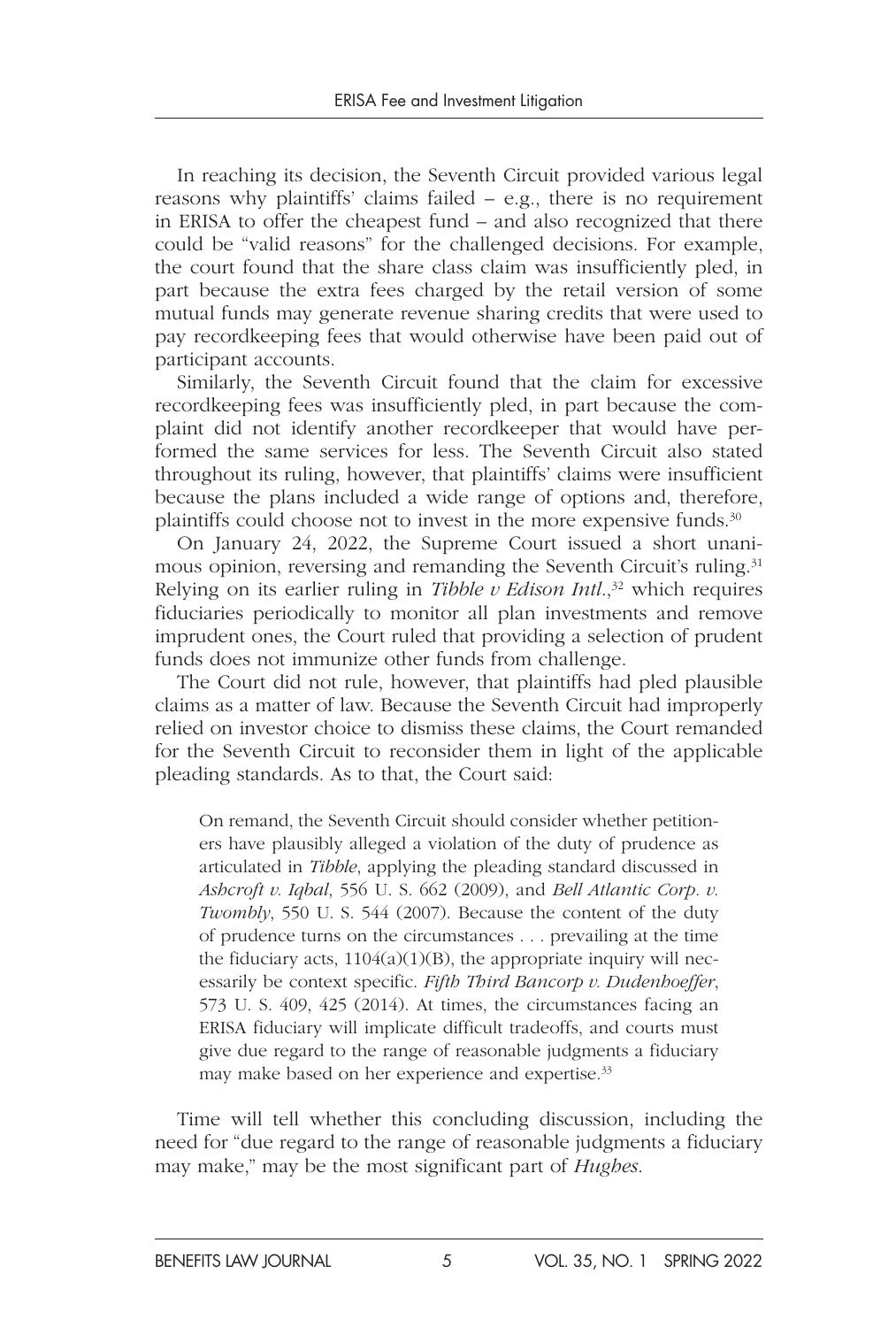#### *Notable Appellate Court Decisions*

Circuit courts issued key decisions in 2021 covering a wide range of substantive, procedural, and jurisdictional issues, including the enforceability of arbitration agreements and forum selection clauses, Article III standing, the pleading standard to state a claim involving the use of retail mutual fund share classes, appropriate damages, and trial decisions. Below are summaries of the key decisions.

#### Arbitration and Forum Rulings

In 2019, defendants scored a major victory in their multi-year effort to enforce arbitration agreements with class action waivers in ERISA cases. In *Dorman v. Schwab*, the Ninth Circuit overturned its 35-year old precedent to rule that ERISA class action claims brought on behalf of an ERISA plan can be subject to individual arbitration.<sup>34</sup> However, in 2021 the Second and Seventh Circuits issued rulings that appeared to diverge from the Ninth Circuit ruling and declined to enforce arbitration agreements with class action waivers in cases brought by plaintiffs pursuant to ERISA Section 502(a)(2) on behalf of a defined contribution plan.

In *Cooper v. Ruane Cunniff & Goldfarb Inc*., the Second Circuit concluded that because a plaintiff's ERISA fiduciary-breach claims against a third-party investment manager did not "relate to" his employment, they were not subject to a general employment arbitration agreement.35 In the underlying complaint, the plaintiff brought class claims on behalf of his employer's 401(k) plan under Section 502(a)(2) of ERISA, arguing that the plan's third-party investment advisor's outsized investment in a stock that declined in value breached its fiduciary duties of prudence and loyalty.<sup>36</sup> The investment advisor invoked the employer's arbitration agreement, which mandated individual arbitration of "all legal claims arising out of or relating to employment" except for claims specifically excluded therein.<sup>37</sup> At issue was whether the plaintiff's fiduciary-breach claims "related to" his employment, and if so, whether the investment advisor could compel arbitration thereof despite not being a signatory to the agreement. The district court, answering both questions in the affirmative, granted the advisor's motion to compel arbitration.38

The Second Circuit reversed, holding that the plaintiff's fiduciarybreach claims were not subject to the arbitration agreement because they did not "relate to" the plaintiff's employment.<sup>39</sup> The court held that a claim only "relates to" employment if its merits involve facts particular to the plaintiff's own employment, including his performance, amount of compensation, or workplace conditions.<sup>40</sup> The court then held that while the plaintiff's stake in the plan comprised part of his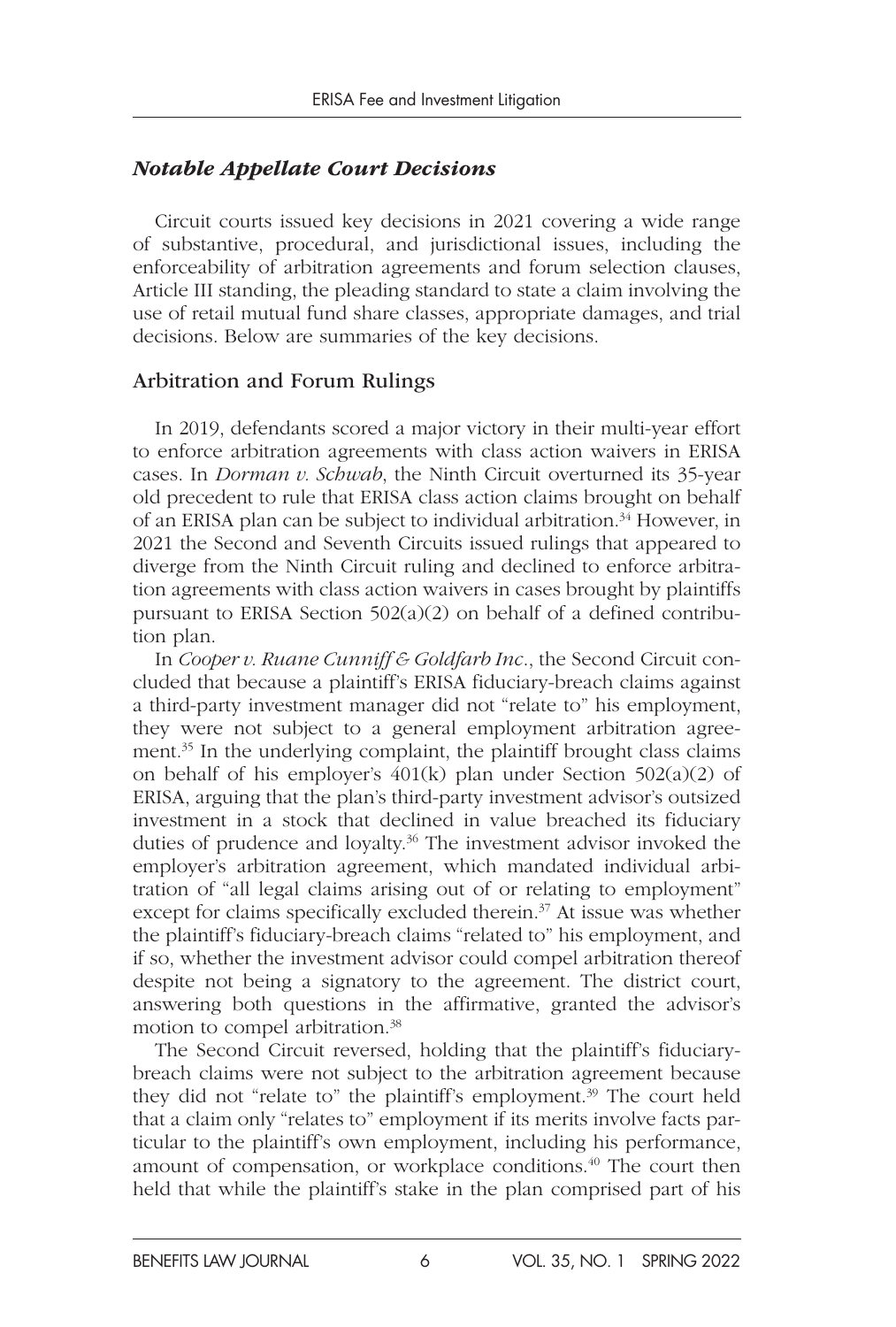compensation, and claims regarding his compensation might "relate to" his employment, the substance of his ERISA claims hinged entirely on the third-party investment advisor's investment decisions and could have been brought by non-employees and thus were not subject to the arbitration agreement.<sup>41</sup> As a result, the court did not reach the question of whether the third-party investment advisor could enforce the arbitration agreement as a non-signatory. But, importantly, the Second Circuit stated, in dicta, that mandating individual arbitration of fiduciary-breach claims would likely contravene the Second Circuit's previous ruling that the representative nature of Section 502(a)(2) requires plaintiffs to protect other participants' interests by invoking procedures, such as class certification or joinder of parties, that are necessarily unavailable in individual arbitration.<sup> $42$ </sup> In doing so, the Second Circuit expressed doubts about the enforceability of any class action waivers with respect to fiduciary breach claims.<sup>43</sup>

Similarly, the Seventh Circuit concluded in *Smith v. Board of Directors Of Triad Mfg*. that while ERISA claims are generally arbitrable, an arbitration provision that prohibited the participant from seeking plan-wide relief expressly permitted under ERISA was unenforceable.44 The plaintiff in *Smith* brought a putative class action alleging that plan fiduciaries breached their fiduciary duties and engaged in prohibited transactions in their management of the company's Employee Stock Ownership Plan ("ESOP").<sup>45</sup> The district court denied the defendants' motion to compel arbitration per the plan's arbitration provision, which specifically prohibited plaintiff from pursuing "any remedy which has the purpose or effect of providing additional benefits or monetary or other relief" to any other participant.<sup>46</sup>

The Seventh Circuit affirmed. Joining every other circuit to consider the issue, the court agreed ERISA claims are arbitrable.<sup>47</sup> But the court then concluded that the ESOP's arbitration provision was unenforceable under the "effective vindication" exception to compelling arbitration, which permits a court to overrule an arbitration agreement that prospectively waives a party's right to pursue statutory remedies.48 The court found the ESOP's arbitration provision fell within this exception because it precluded certain remedies available under ERISA that would necessarily affect all plan participants, such as the removal or appointment of a new plan fiduciary.<sup>49</sup> The court made clear that its decision "turn[ed] on the impermissible relief, and not the chosen vehicle, for ERISA claims under the plan," and that a class action waiver prohibiting merely plan-wide representation would not trigger the exception.<sup>50</sup> The court declined to address whether the exception applied equally to claims for other equitable relief under Section  $502(a)(3).51$ 

Plaintiffs have continued to challenge forum selection clauses contained in ERISA plans, arguing that such clauses are prohibited under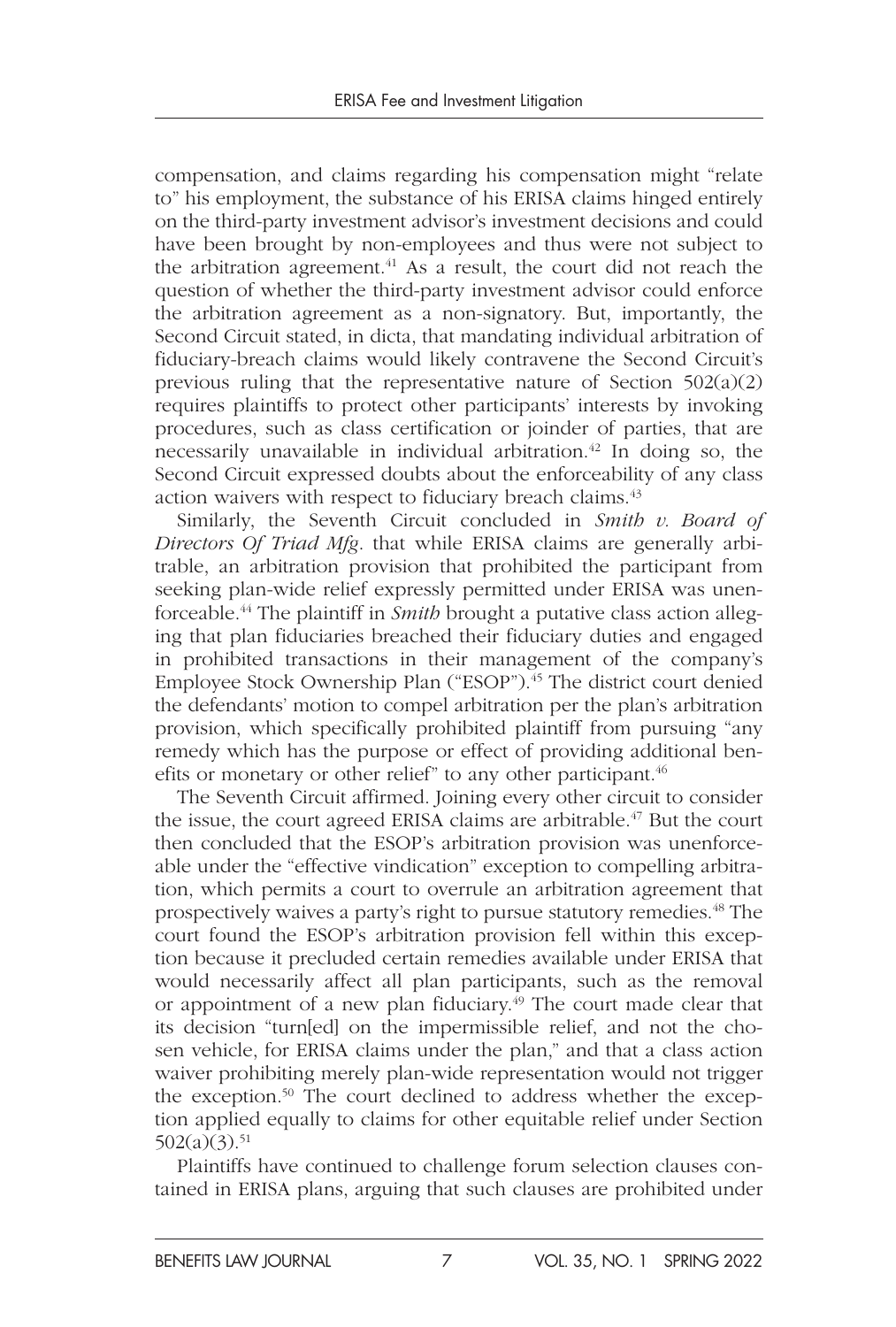ERISA because they preclude plaintiffs from brining cases in venues authorized under ERISA Section 502(e)(2). The Seventh and Sixth Circuits previously rejected plaintiffs' arguments<sup>52</sup> and, in 2021, the Ninth Circuit joined those circuits when it affirmed the grant of defendants' motion to transfer venue, holding the plan's forum selection clause was valid and enforceable.53

#### Article III Standing

In *Ortiz v. Am. Airlines, Inc.*,<sup>54</sup> the Fifth Circuit affirmed dismissal of fiduciary breach claims for lack of Article III standing where the plaintiffs failed to adequately plead that they were personally injured by the breaches alleged. Plaintiffs claimed defendants breached their fiduciary duties of prudence and loyalty and violated ERISA's prohibited transaction rules by imprudently selecting and retaining a demanddeposit fund – sponsored and managed by defendants' own credit union – as a plan investment option instead of a stable value fund, which allegedly had a higher rate of return.<sup>55</sup> The plaintiffs invested in the credit union fund but did not invest in the stable value fund even after it had been offered to them.<sup>56</sup> The district court dismissed the case, holding that plaintiffs lacked Article III standing to pursue their claims since any harm resulting from defendants' failure to offer a stable value fund was speculative under these circumstances.<sup>57</sup>

The Fifth Circuit agreed with the district court's conclusion, but employed slightly different reasoning.<sup>58</sup> At the outset, the Fifth Circuit rejected the application of a recent Supreme Court decision, *Thole v. U.S. Bank N.A.*,<sup>59</sup> that required participants to plead individual injury because the Supreme Court "explicitly drew a distinction" between the defined benefit plan at issue in *Thole –* in which participants' entitlements to benefits are fixed independent of fiduciaries' investment decisions – and defined contribution plans such as the American Airlines 401(k) plan, in which participants' benefits are tied to their account value.<sup>60</sup> The Fifth Circuit instead focused on the causation prong of the Article III standing analysis.<sup>61</sup> Furthermore, unlike the district court, the Fifth Circuit did not focus on whether plaintiffs would have invested in a stable value offering if one was available, but rather on whether plaintiffs would have done so if, counterfactually, the plan never offered the demand-deposit option at all.<sup>62</sup> Because plaintiffs did not transfer out of the demand-deposit fund even when a stable value option became available, the court found it unlikely that plaintiffs would have invested in a stable value option even if the demanddeposit fund was never available.63 Accordingly, the Fifth Circuit held that to the extent plaintiffs suffered injuries in the form of investment losses, those injuries were caused by their own investment decisions and not by defendants.<sup>64</sup>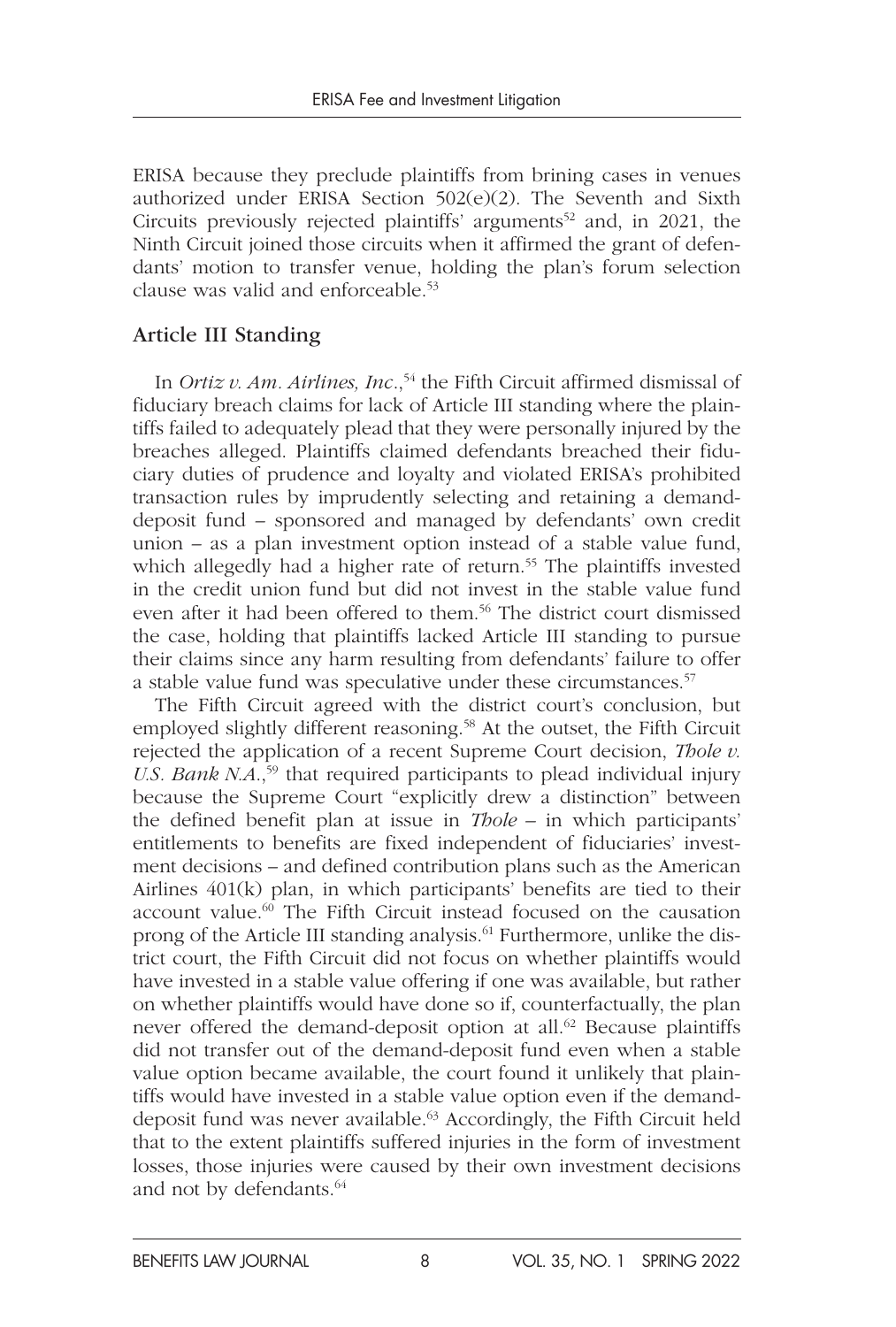#### Pleading Standards, Trial and Damages

The Second Circuit affirmed a trial judgment for defendants in *Sacerdote v. New York Univ*. but vacated the district court's early dismissal of claims related to the offering of retail share classes of mutual funds.<sup>65</sup> The case began in 2016, when several participants in New York University's ("NYU") 403(b) plans alleged that NYU breached its fiduciary duties of loyalty and prudence and engaged in prohibited transactions by, inter alia, mandating inclusion of certain funds and the use of a particular recordkeeper, incurring unreasonable fees, and causing the plan to invest in retail-class mutual funds when identical, lower-cost institutional share classes were available.<sup>66</sup> In 2017, the district court granted in part and denied in part NYU's motion to dismiss.67 Relevant here, the order dismissed in part plaintiffs' imprudence claims to the extent they arose from allegations that NYU offered more costly retail-class shares when institutional-class shares of the same mutual funds were readily available.<sup>68</sup> In 2018, the remaining claims proceeded to an eight-day bench trial resulting in a judgment for NYU.<sup>69</sup>

While affirming the district court's trial decision, $\frac{70}{10}$  the Second Circuit vacated the district court's earlier dismissal of plaintiffs' claim regarding the mutual fund share classes.71 The Second Circuit explained that an alleged breach of the fiduciary duty of prudence should survive a motion to dismiss "'if the court, based on circumstantial factual allegations, may reasonably infer from what is alleged that the process was flawed' or 'that an adequate investigation would have revealed to a reasonable fiduciary that the investment at issue was improvident.'"72 The Second Circuit said that the alleged liquidity advantages of retailclass shares, upon which the district court relied in its dismissal, did not justify dismissal of pleadings that otherwise raised "plausible inferences of the claimed misconduct" and inappropriately went to the merits at the motion to dismiss stage.73 Plaintiffs adequately pled this claim, the court held, by providing the cost differentials for the different share classes of the challenged mutual funds and alleging that such differentials were readily available to the fiduciaries when they selected the plan's offerings.<sup>74</sup> The Second Circuit, however, warned against overreliance on cost ranges from other ERISA cases because of the context-specific nature at the motion to dismiss stage, the limited utility of such comparisons, and the possibility that fees found prudent in one case could be imprudent in another.75 With respect to the "mix" of fund offerings, the court agreed with the notion that prudence of an investment should be evaluated in light of the full portfolio, but that this alone could not justify the district court's dismissal because here the alleged imprudence was a simple choice between higher and lower cost versions of the same fund.<sup>76</sup> Accordingly, the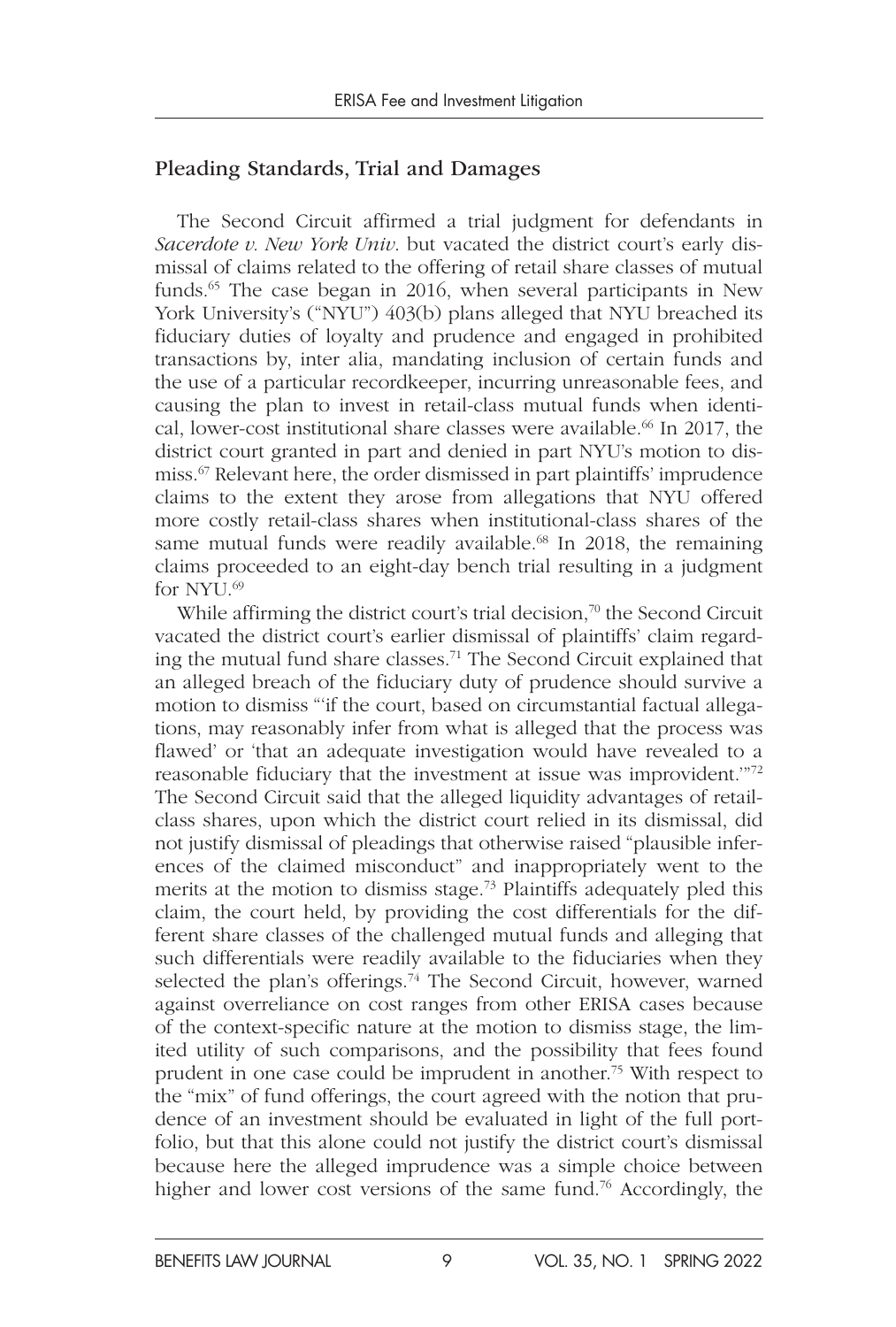Second Circuit vacated the district court's dismissal of this claim and reinstated it for further proceedings.77 NYU sought but was denied certiorari.

The Tenth Circuit affirmed a district court's trial judgment for defendants on certain claims, and the district court's damages calculation for the one claim won by plaintiffs in *Ramos v. Banner Health*. 78 Plaintiffs alleged that the fiduciaries of Banner Health's 401(k) plan breached several fiduciary duties by failing to monitor and retaining certain plan investment options, paying excessive fees by using a revenue sharing model for recordkeeping services, and using plan assets to pay certain plan expenses.79 After an eight-day bench trial, the district court held in relevant part that the plan's revenue sharing agreement with its recordkeeper was not itself a prohibited transaction but that Banner's failure to revisit its recordkeeping service agreement – resulting in years of overpayment and corresponding losses to plan participants – amounted to a breach of the duty of prudence.<sup>80</sup> In calculating damages for the breach, the district court rejected plaintiffs' expert's proposed damages calculation of \$19.4 million because it was "based on vague and insufficient references to his experience in the 401(k) plan industry."81 Instead, in arriving at \$1.6 million in damages, the district court calculated damages by averaging the amount of revenue credits for excessive recordkeeping fees that the plan started receiving from its recordkeeper during part of the class period and applied the average to the four years in which the plan did not receive such payments.82

Plaintiffs appealed and the Tenth Circuit affirmed the decision in full.83 First, the Tenth Circuit upheld the district court's methods of calculating losses and prejudgment interest explaining that the district court had the discretion to make "a reasonable approximation" of losses and using the revenue credits the plan actually received in later years to arrive at its calculations for what was being overpaid in earlier years for recordkeeping fees was well within its discretion.<sup>84</sup> Next, the Tenth Circuit held that a service agreement with an unaffiliated service provider is not itself a prohibited transaction; rather, to avoid "absurd results," "some prior relationship must exist between the fiduciary and the service provider to make the provider a party in interest" under ERISA.<sup>85</sup> Additionally, the Tenth Circuit rejected plaintiffs' argument that the district court should have required Banner to issue a request for proposals for recordkeeping services, since it had not meaningfully tested the market for a more competitive provider in over two decades.<sup>86</sup> The Tenth Circuit affirmed the district court's decision rejecting this relief, noting that because Banner had moved from the challenged revenue-sharing arrangement to a "capped" fee arrangement, there was no ongoing breach sufficient to justify such injunctive relief.87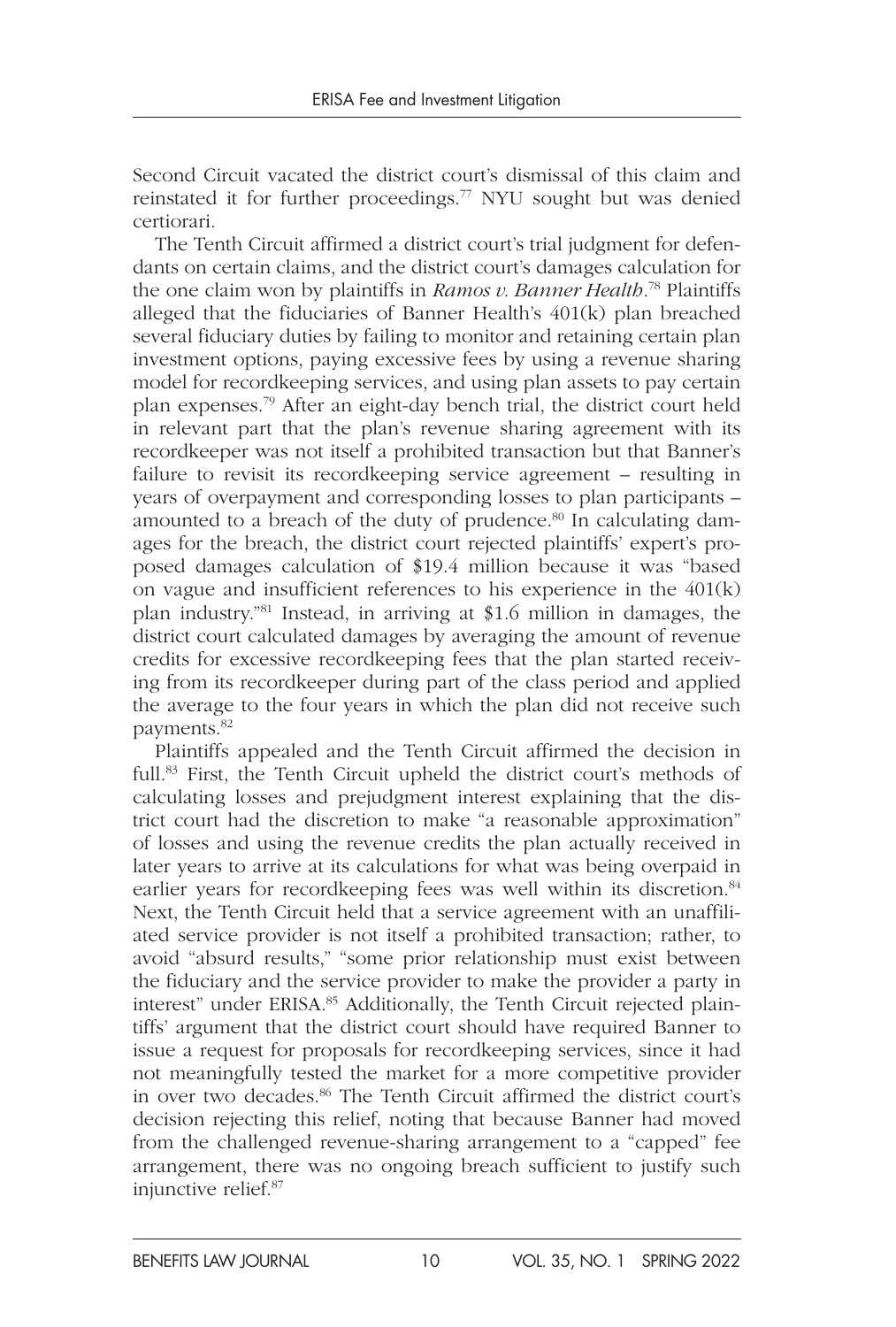#### Key Trial and Summary Judgment Decisions

In 2021, defendants had two notable victories at trial and on summary judgment in fee and investment cases alleging imprudence and disloyalty in the selection and retention of certain investment funds. These cases show the importance of having a well-documented decision-making process to defend against allegations of breaches of ERISA's fiduciary duties and the duty of loyalty.

First, defendants secured victory on all counts after a five-day bench trial in *Reetz v. Lowe's Cos*. 88 Plaintiff filed suit against the Lowe's 401(k) plan fiduciaries and Aon Hewitt ("Aon") – the plan's third-party investment advisor and delegated fiduciary, alleging breaches of fiduciary duty in connection with a substantial portion of the plan's investment lineup. As against Aon, the complaint alleged breaches of fiduciary duties in connection with the following conduct: (i) proposing and encouraging, in its non-fiduciary investment advisor role, Lowe's to change its 401(k) plan's investment structure and menu to using Aon affiliated investments and services; (ii) cross-selling its delegated fiduciary services; and (iii) selecting and retaining, in its delegated fiduciary role, an affiliated Aon Growth Fund (the "Growth Fund").<sup>89</sup> Plaintiff and the Lowe's defendants resolved these claims through a court approved settlement<sup>90</sup> and Aon remained the only defendant at trial<sup>91</sup>

The district court first addressed plaintiff's claims for breaches of the duty of loyalty and prudence based on Aon's recommendation to Lowe's that the plan investment structure and menu be changed to include Aon affiliated products and services.<sup>92</sup> With respect to the duty of loyalty claim, the court held that Aon's motive in providing its recommendations was to benefit plan participants through a consolidated menu of investment choices that was easier to understand and led participants to more diversified investments.<sup>93</sup> The court also found that Lowe's understood that it could have retained primary responsibility for selection of the plan's investment options, as opposed to Aon, and that Aon consultants "actively discussed" ways to implement their recommendation using non-Aon affiliated funds.<sup>94</sup> In support of its conclusion, the court also found that  $(i)$ Aon presented the pros and cons of changing the plan's investment menu and structure, and (ii) Aon made suggestions for how to implement plan changes such that Aon would not receive any additional compensation.95

With respect to the duty of prudence claim, the court held that Aon's recommendations were the result of a reasoned decisionmaking process consistent with a prudent man acting in a like capacity.96 The court explained that Aon's advice to Lowe's about simplifying its investment menu was the result of Aon's "extensive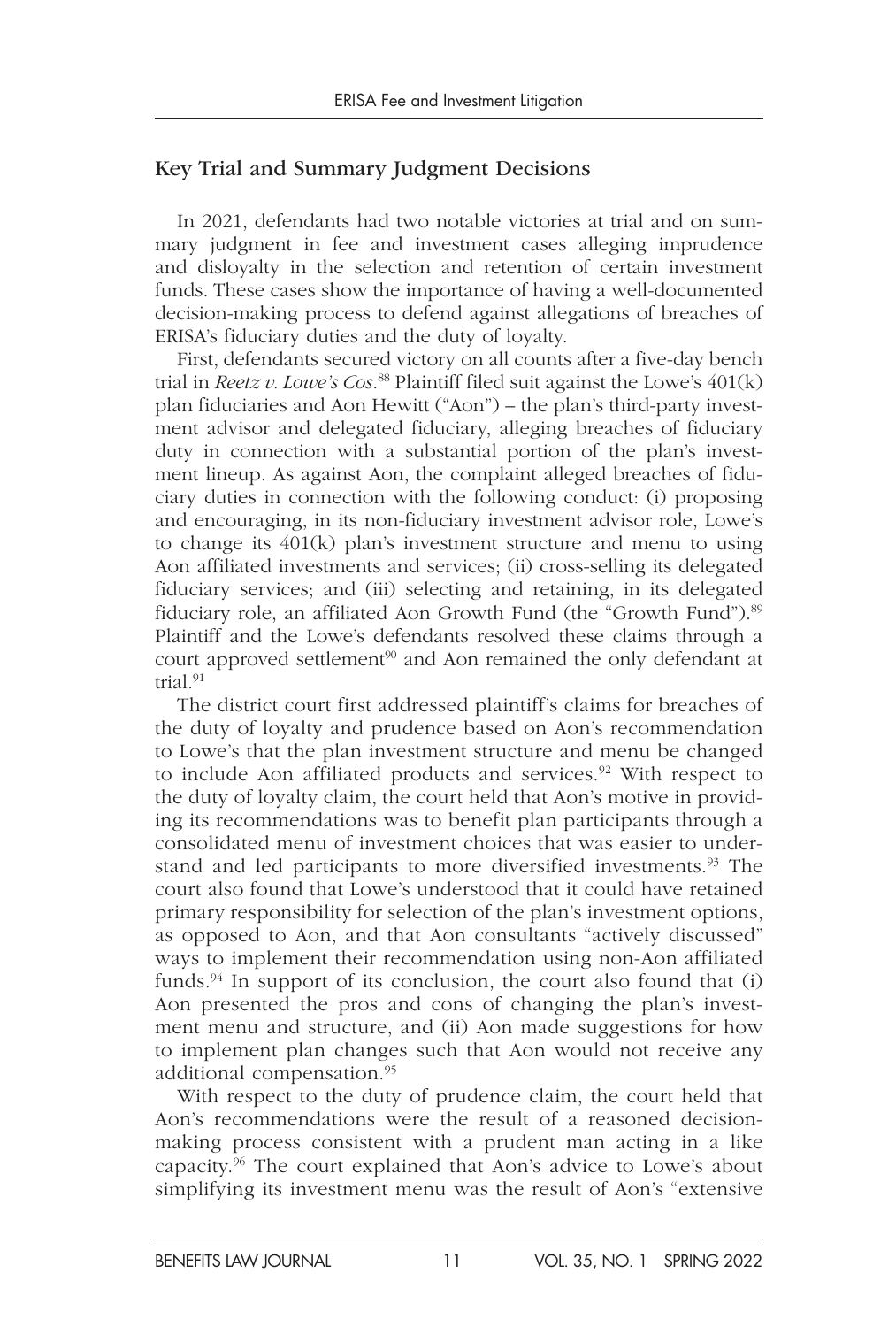experience as an investment consultant" and was consistent with a white paper Aon wrote (prior to its recommendations) about a proposed approach for plan restructuring that was the result of a study of 10,000 defined contribution plan portfolios.<sup>97</sup> The court also pointed to evidence that other investment managers had made similar proposals that plan sponsors consider simplifying their investment portfolios, which suggested that Aon "wasn't alone" in thinking that adopting a streamlined menu of funds would benefit plan participants.98 The court therefore found that Aon had a prudent and "reasoned basis" for its advice to Lowe's concerning the plan.99 In addition, the court found that Aon followed a reasonable process in conveying this advice because Aon identified the advantages and disadvantages of changing the plan's structure and did not rush Lowe's into making a decision.100

Next, the court rejected plaintiff's claim that Aon breached the duties of loyalty and prudence in selecting the affiliated Aon Growth Fund as a plan investment in its role as delegated fiduciary.<sup>101</sup> With respect to the duty of loyalty, the court explained that even where a fiduciary has a "direct financial incentive" to select an affiliated fund, there is no claim for disloyalty based on that fact alone and that, since plan participants had the final choice over which funds to invest in, Aon could not be faulted for offering a fund in which participants ultimately decided to invest.<sup>102</sup> The court also stated that it "must be careful to distinguish the reason for selection of the fund with the inherent effects of that selection" and concluded that Aon's motive for selecting the Growth Fund was its justified belief that it was the best long-term option for plan participants and was created for the purpose of implementing Aon's own strategy for the Growth Fund investing.103

With respect to the duty of prudence claim, the court rejected plaintiff's claim that Aon breached it duties by not considering other non-affiliated investment options.104 In so ruling, the court found the following considerations to be relevant: (i) that Aon understood the investment fund options in the marketplace and then employed "substantial resources and expertise" in creating its "unique" growth fund to be used in the specific way that it was used in the Lowe's Plan; (ii) Aon conducted an investigation of other investment options when it created the fund and did not need to "go through the motions" of again considering (and rejecting) those same options each time it made an investment as a delegated fiduciary; and (iii) the skill and diligence demonstrated in the above efforts "compared favorably" to that normally applied by fiduciaries of other large defined contribution plans.105 Accordingly, the court held that Aon's lack of a separate, documented discussion of alternative non-affiliated investment funds did not reflect the absence of a careful and thoughtful decision to use the Growth Fund as an investment in plans such as Lowe's.106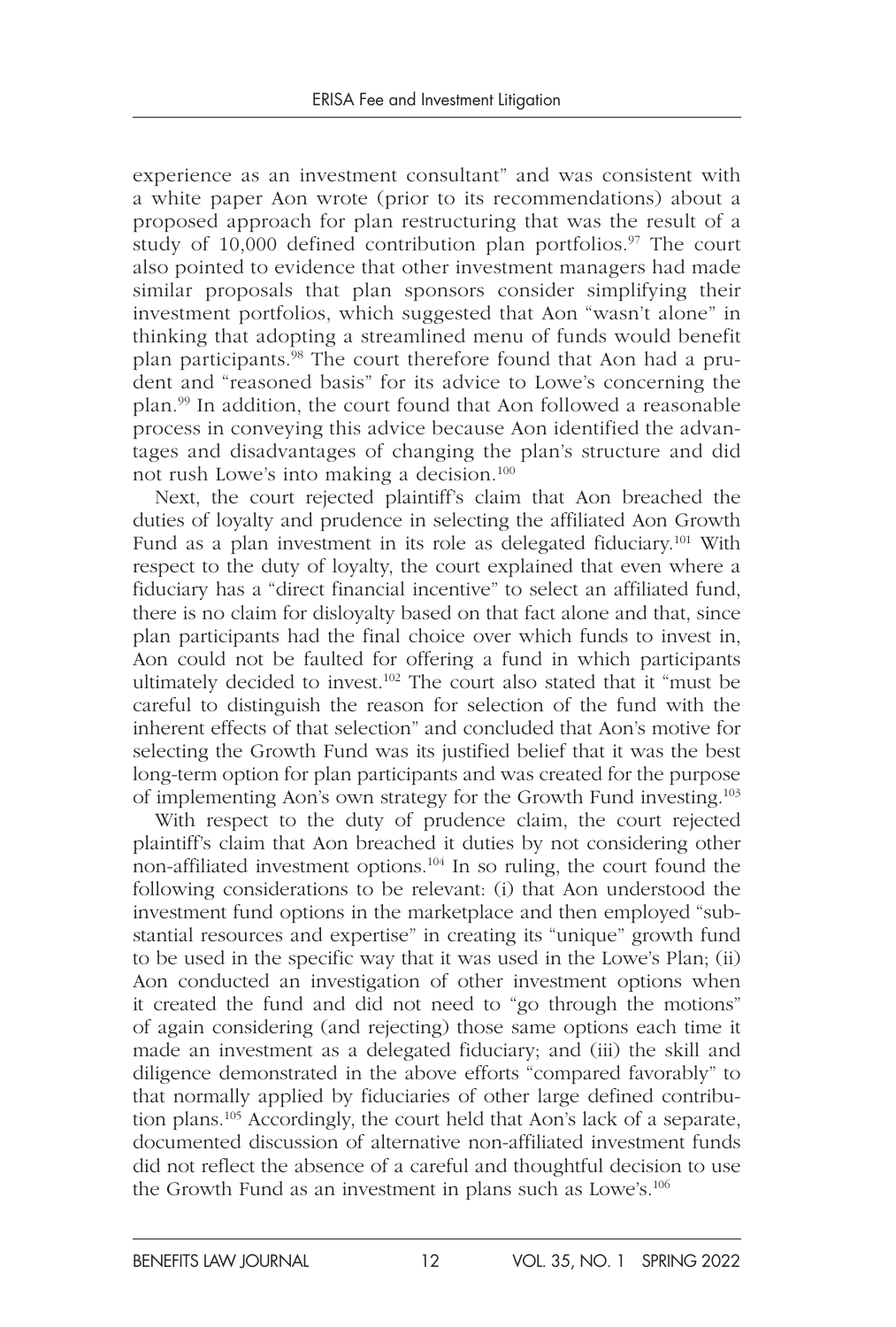Finally, the court rejected plaintiff's claim that Aon breached the duty of loyalty and prudence in retaining the Growth Fund as a plan investment<sup>107</sup> for the same reasons it rejected plaintiff's loyalty claim regarding Aon's selection of the Growth Fund. The court also noted that plaintiff failed to offer evidence that there was a different, additional benefit to Aon because the Growth Fund remained in the plan.108 With respect to the duty of prudence, the court found several points significant:

- (i) Plaintiff failed to present evidence that at any point the Growth Fund was an unreasonable investment based on the lack of competence of the underlying investment managers;
- (ii) Plaintiff's attacks were based on hindsight;
- (iii) Aon over time exercised its expertise to keep apprised of alternate investments in the market;
- (iv) Aon closely monitored the Growth Fund and modified the fund to take more advantage of the continuing strong equity market;
- (v) Lowe's added a passive equity option to allow participants to obtain full equity investment risk if they chose to do so; and
- (vi) Neither Lowes nor its fiduciary counselor ever suggested that the Growth Fund be removed, but rather, appeared to judge the fund as an appropriate investment.<sup>109</sup>

In sum, the court found that Aon did not breach its duties of loyalty and prudence and accordingly held in favor of Aon on all claims.<sup>110</sup> Plaintiff has appealed the decision to the U.S. Court of Appeals for the Fourth Circuit.<sup>111</sup>

A district court granted defendants' and denied plaintiffs' cross motion for summary judgment in *Alas v. AT&T Services*, 112 which had been certified as a class of over 250,000 plan participants. Plaintiffsparticipants in AT&T's 401(k) plan had alleged that AT&T's Benefit Plan Investment Committee breached duties of prudence and candor and violated ERISA's prohibited transaction rules by paying excessive recordkeeping fees and by inaccurately reporting indirect compensation the plan recordkeeper received.

The court found defendants had effectively engaged in a prudent process to monitor the plan's recordkeepers compensation, which included periodically reviewing disclosures of the compensation to ensure reasonableness, hiring Deloitte to advise on the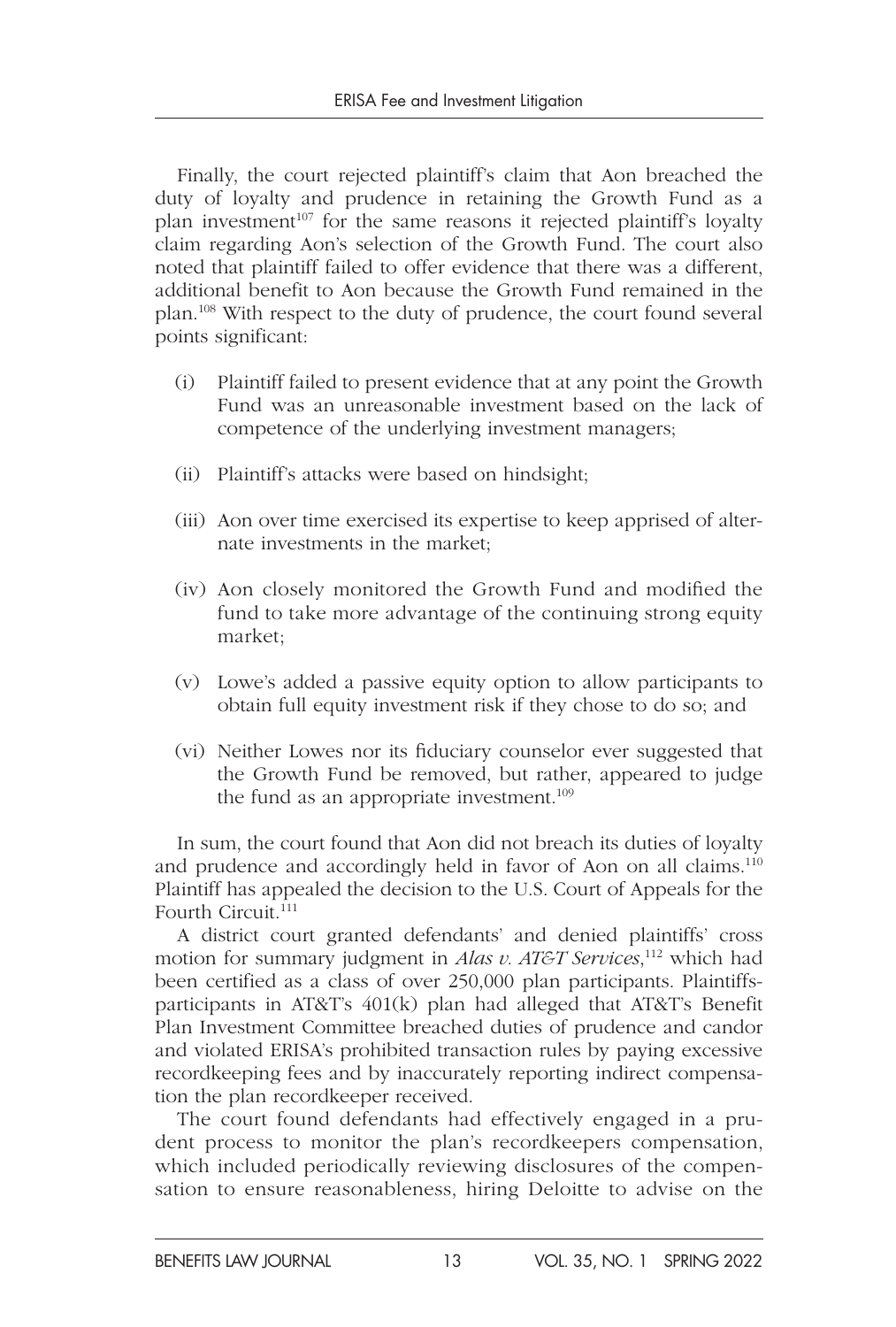recordkeeper's compensation and contract renewal, and for including a "most favored customer" clause in its contract which requires that fees are not less favorable than fees extended to any other similarly situated customer. The court accepted defendants' calculation of recordkeeping fees per participant per year of \$20-\$30 and rejected plaintiffs' argument that the fees were closer to \$60 because plaintiffs failed to show that the expenses they included in their calculation were for recordkeeping and not other services. The court also found that defendants were not required to take into account the recordkeeper's indirect compensation when monitoring total compensation and that defendants complied with applicable Department of Labor ("DOL") regulations when reporting the recordkeeper's indirect compensation on the plan's Form 5500. Plaintiffs have appealed to the Ninth Circuit.

#### POTENTIAL PRACTICES TO MITIGATE RISK

As detailed above, plaintiffs continue to aggressively investigate and sue on 401(k) and 403(b) plans, including mid-size and smaller plans – a trend that exploded into over 140 fee and investment litigation putative class actions being filed between 2020-2021. As the motion to dismiss decisions illustrate, the courts are applying evolving and often contradictory standards to evaluate fiduciary conduct and are allowing many cases to move to the (expensive) merits phase of litigation.<sup>113</sup> Time will tell whether *Hughes* and its "due regard" standard may guide and cabin some of this litigation.

The 2021 fee and investment litigation cases, especially defendant victories at trial in *Reetz v. Lowe's Cos*. and on summary judgement in Alas v. AT&T Services,<sup>114</sup> show, however, that there are certain practices fiduciaries can take to lessen their chance of being targeted for suit, and to provide strong defenses if sued.

First, having a well-documented, prudent process for periodically reviewing and overseeing plan investments and plan service providers is the most valuable first line of defense. Cases like *AT&T* (at summary judgment) and *Reetz* (after a trial on the merits) illustrate how this periodic review protects fiduciaries if the documentation shows, e.g., that the fees paid to recordkeepers were periodically monitored by the plan fiduciary in evaluating the recordkeeper's overall compensation, or that underperforming funds are closely monitored and were retained for valid reasons. In contrast, if there is no documented prudent process, fiduciaries risk exposure to litigation and to hindsight-based claims that they should have made a different decision. This risk is aptly illustrated by earlier cases like *Bell v. Anthem*,<sup>115</sup> where the court sent to trial fiduciary prudence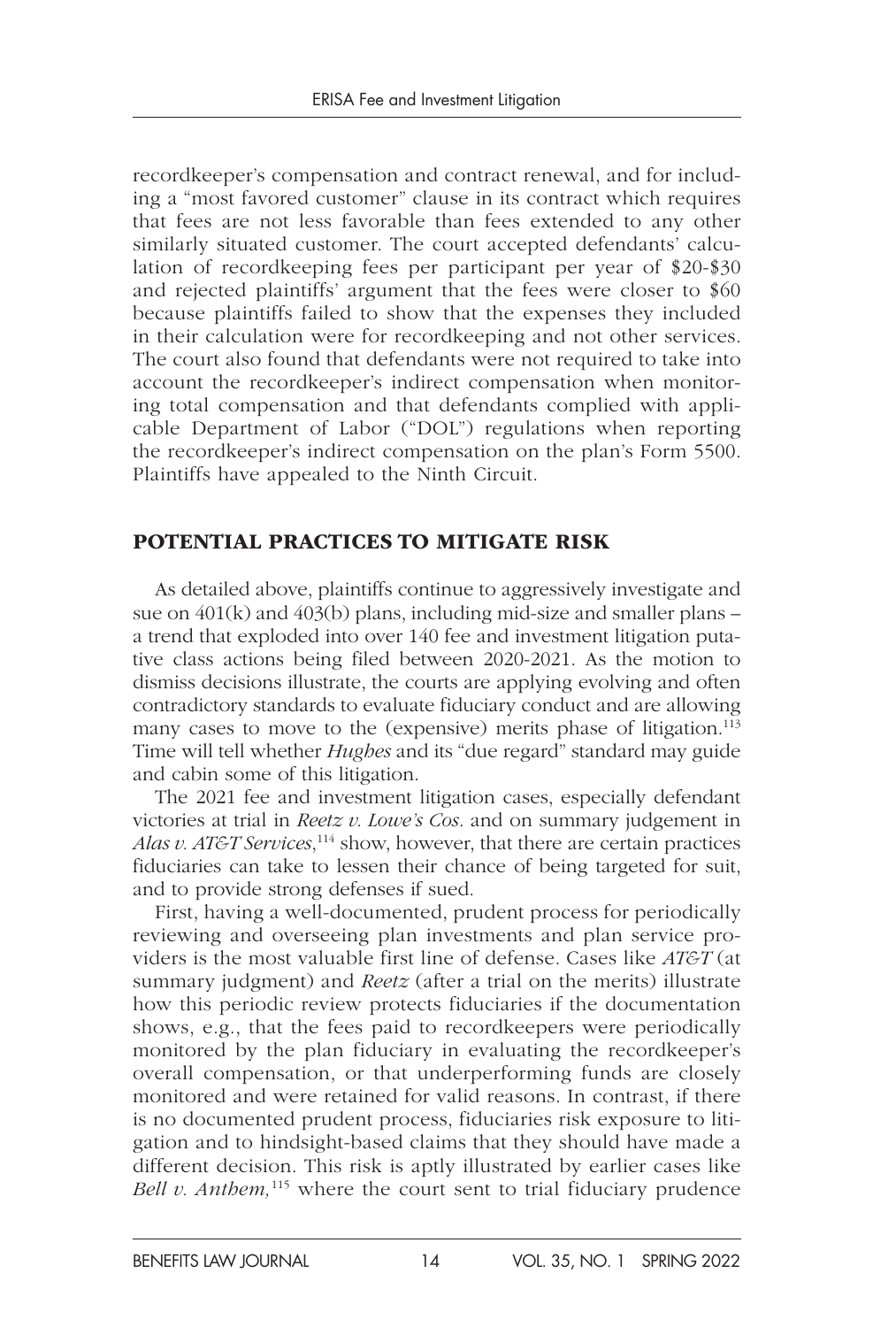claims (involving very low cost index funds) when fiduciaries had testified that they did not know the difference in retail and institutional share classes, and did not question Vanguard as to the availability of cheaper options.<sup>116</sup>

Further, as part of general practices, the plan fiduciary with responsibility over plan investments should consider developing and following an investment policy statement. *Brotherston v. Putnam Invs., LLC*, is instructive here, as the district court in that earlier case questioned defendants' procedural prudence in part because they failed to use an investment policy statement.<sup>117</sup> Although an investment policy statement is not expressly required by ERISA, as part of a settlement Putnam agreed to establish and follow one.<sup>118</sup>

Furthermore, as part of a prudent process, plan fiduciaries should also periodically benchmark fees or issue request-for-proposals for major service providers like recordkeepers. Plaintiffs' counsel often target plans with fees that vary substantially from these benchmarks. Thus, if the fees appear out of line with benchmarks, the fiduciaries should investigate and document their resolution of the issue. A fiduciary does not have to go with the lowest-cost provider, however, and should consider quality and service in evaluating any service provider.119

While many courts have rejected plaintiffs' attempts at establishing a set three to five year period for issuing request-for-proposals, in *Ramos v. Banner Health* (after a trial on the merits) the district court awarded plaintiffs over \$2 million on plaintiffs' recordkeeping fee claims in part because defendants had not conducted a requestfor-proposal in over twenty years.<sup>120</sup>

Second, earlier cases such as *Wilson v. Fid. Mgmt. Trust Co.*,<sup>121</sup> illustrate the importance of plan disclosures protecting fiduciaries from hindsight-based claims that investment funds were imprudent. Courts recognize that investments have risks and that, if these risks are properly disclosed to participants, the courts will be disinclined to use hindsight to second guess inclusion of these funds in plans, at least absent some evidence (other than hindsight-based second guessing) that these funds were imprudent.

Third, and on a related point, another practical way to reduce risk is to offer a diversified mix of investments, including target-date or other asset-allocation funds and lower-cost index funds. While *Hughes* held that offering a mix of lower-cost prudent funds is not, standing alone, a defense to offering imprudent funds, offering a diversified mix of funds can be a powerful defense when coupled with procedural prudence discussed above. That procedural prudence can explain and show why the challenged funds were not imprudent, both in isolation, and as part of the diversified mix of investment options offered plan participants.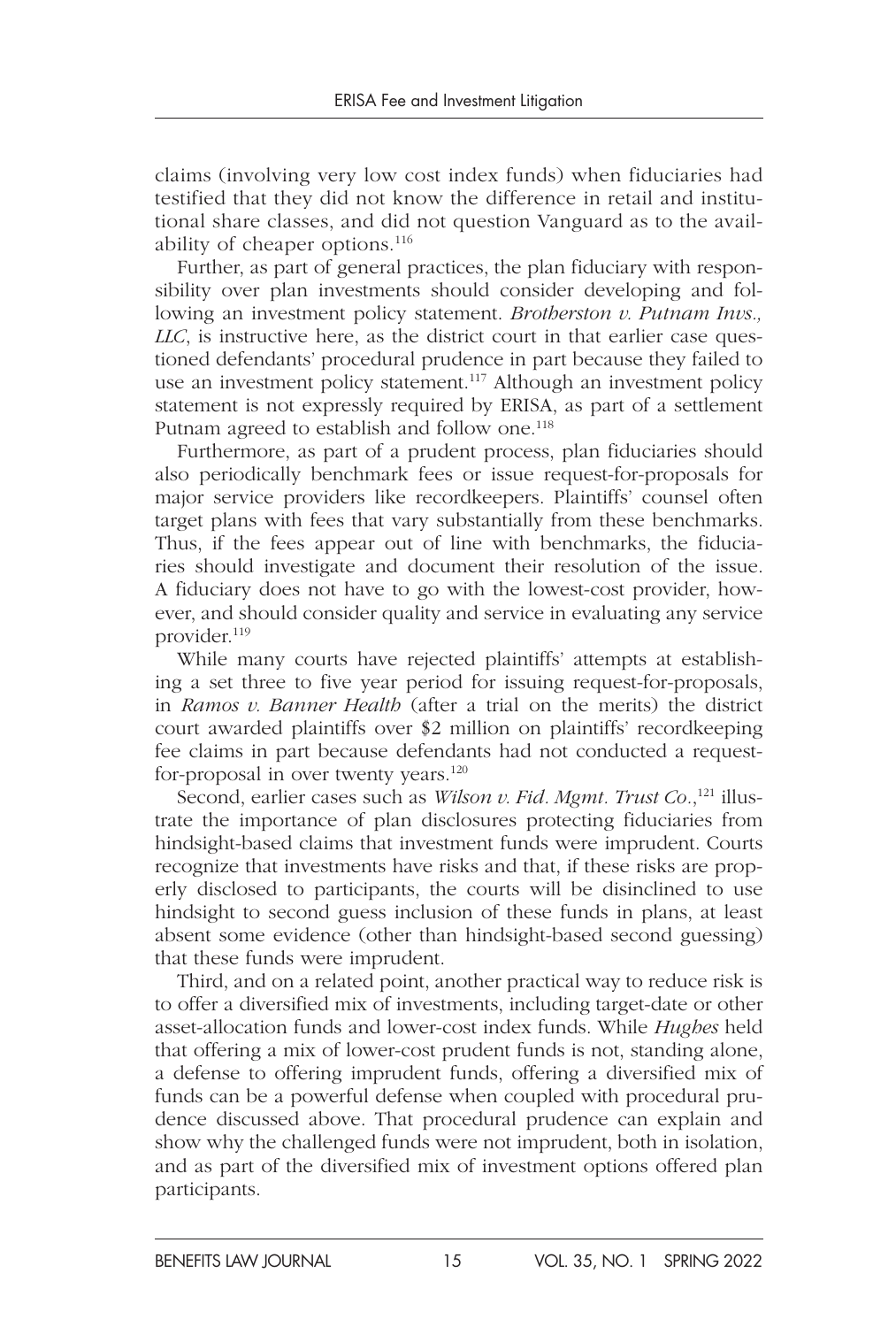Finally, fiduciaries of both small and mid-size companies should take note that as plaintiffs' firms continue filing multiple fee litigation class actions, they have expanded their targets to include plans of mid-market and smaller companies. In fact, a large number of mid-size plans were targeted in cases filed in 2020 and 2021. Not all small to mid-size companies will have investment and provider management expertise in-house, however, or have the time to properly document and monitor the 401(k) plan and its various providers. Accordingly, in appropriate circumstances, small and mid-size employers may want to consider out-sourcing fiduciary management of 401(k) plans to independent fiduciary professionals.

#### **CONCLUSION**

The last two years have witnessed a remarkable proliferation of fee and investment litigation with hundreds of new cases filed and numerous key rulings. The Supreme Court's recent decision in *Hughes* may provide some grounds to limit these cases, but that will depend in large part on how lower courts apply the Court's discussion of *Dudenhoeffer*'s "context specific" pleading standards and its "due regard" comment.

In the meantime, plans and fiduciaries remain at high risk for lawsuits and expensive discovery. Fiduciary training and following the best practices identified in these cases and sketched out above can provide powerful defenses to claims if fiduciaries are sued, and they can make plans a less attractive target for suit. If there are concerns, fiduciary legal compliance reviews can help identify and correct problems before litigation occurs.<sup>122</sup>

#### **NOTES**

1. *See, e.g.,* U.S. Dep't of Labor, Emp. Benefits Sec. Admin., Private Pension Plan Bulletin: Abstract of 2019 Form 5500 Annual Reports, at 2-3 (January 2022), available at *https:// www.dol.gov/sites/dolgov/files/EBSA/researchers/statistics/retirement-bulletins/privatepension-plan-bulletins-abstract-2019.pdf* (noting 686,809 of the total 733,678 pension plans are defined-contribution plans, and that 604,424 of those defined-contribution plans are 401(k) type plans, which includes 403(b) plans; also noting that defined contribution plan assets stood at \$7.4 trillion while defined benefit plan assets were \$3.3 trillion).

2. 2022 U.S. LEXIS 622 (Jan. 24, 2022).

3. Tulio D. Chirinos, Robert Rachal, Myron Rumeld, & Kyle Hansen, *Fee and Investment Litigation 2015-2020: Five Year Review of Developments and Best Practices to Mitigate Risks – Part 2*, Vol. 34 No. 3 Ben. L.J. 21 (Autumn 2021); Tulio D. Chirinos, Robert Rachal, Myron Rumeld, & Kyle Hansen, *Fee and Investment Litigation 2015-2020:*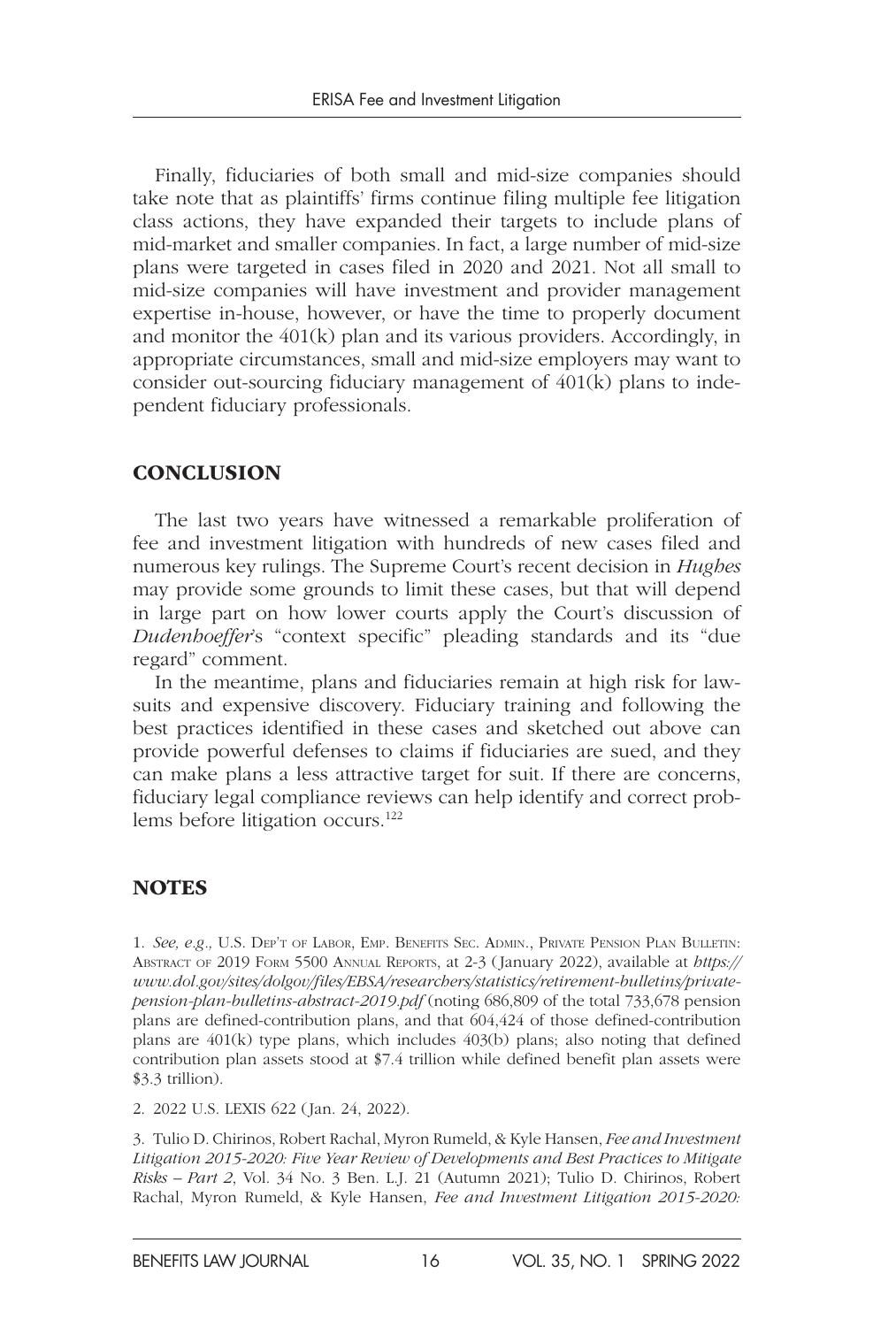*Five Year Review of Developments and Best Practices to Mitigate Risks – Part 1*, Vol. 34 No. 1 Ben. L.J. 21 (Spring 2021); Robert Rachal, Myron Rumeld & Tulio D. Chirinos, *Fee Litigation 2019 Round-Up: Recent Developments and Best Practices to Mitigate Risk*, Vol. 33 No. 1 Ben. L.J. 20 (Spring 2020); Robert Rachal, Myron Rumeld & Tulio D. Chirinos, *Fee Litigation 2018 Round-Up: Recent Developments and Best Practices to Mitigate Risk*, Vol. 32 No. 1 Ben. L.J. 19 (Spring 2019); Robert Rachal, Myron Rumeld & Tulio D. Chirinos, *Fee Litigation 2017 Round-Up: Mitigating Risk in the Face of Expanding Targets and Theories of Fiduciary Liability*, Vol. 31 No. 1 Ben. L.J. 18 (Spring 2018); Robert Rachal, Myron Rumeld & Tulio D. Chirinos, *Fee Litigation 2016 Round-Up: Mitigating Risk in the Face of Expanding Targets and Theories of Fiduciary Liability*, Vol. 30 No. 1 Ben. L.J. 17 (Spring 2017); Robert Rachal & Lindsey Chopin, *401(k) Fee Litigation: Recent Case Teachings on Exposures and Practices to Mitigate That Risk*, Vol. 28 No. 4 Ben. L.J. 14 (Winter 2015).

4. *Morgan v. The Allstate Corp*., No. 21-cv-0044 (N.D. Ill. Jan. 4, 2021), ECF No. 1; *Evans v. Associated Banc-Corp*, No. 21-cv-60, (E.D. Wis. Jan. 13, 2021), ECF No. 1; *Ford v. Takeda Pharma. U.S.A., Inc.*, No. 21-cv-10090 (D. Mass. Jan. 19, 2021), ECF No. 1; *Goodman v. Columbus Regional Healthcare Sys., Inc.*, No. 21-cv-00015 (M.D. Ga. Feb. 2, 2021), ECF No. 1; *Lauderdale v. NFP Retirement, Inc.*, No. 21-cv-0301 (C.D. Cal. Feb. 16, 2021), ECF No. 1; *Waldner v. Natixis Investment Managers, L.P.*, No. 21-cv-10273 (D. Mass. Feb. 18, 2021), ECF No. 1; *Tracy v. The Am. National Red Cross*, No. 21-cv-00541 (D.D.C. Mar. 2, 2021), ECF No. 1; *Krohnengold v. New York Life Ins. Co.*, No. 21-cv-1778 (S.D.N.Y. Mar. 2, 2021), ECF No. 1; *Nesbeth v. Icon Clinical Research, LLC*, No. 2:21-cv-01444 (E.D. Pa. Mar. 26, 2021), ECF No. 1; *Mator v. Wesco Dist. Inc.*, No. 21-cv-0403 (W.D. Pa. Mar. 26, 2021), ECF No. 1; *Hummel v. East Penn. Manufacturing Co, Inc.*, No. 21-cv-1652 (E.D. Pa. Apr. 7, 2021), ECF No. 1; *Moore v. Humana Inc.*, No. 21-cv-0232 (W.D. Ky. Apr. 13, 2021), ECF No. 1; *Seidner v. Kimberly-Clark Corp.*, No. 21-cv-0867 (N.D. Tex. Apr. 15, 2021), ECF No. 1; *Traczyk v. Aspirus, Inc.*, No. 21-cv-00077 (W.D. Mich. Apr. 20, 2021), ECF No. 1; *Snyder v. UnitedHealth Group, Inc.*, No. 21-cv-1049 (D. Minn. Apr. 23, 2021), ECF No. 1; *Johnson v. Univ. of Tampa*, No. 21-cv-1005 (M.D. Fla. Apr. 29, 2021), ECF No. 1; *Perkins v. United Surgical Partners Int'l, Inc.* (N.D. Tex. Apr. 30, 2021), ECF No. 1; *Hundley v. Henry Ford Health System*, No. 21-cv-11023 (E.D. Mich. May 5, 2021), ECF No. 1; *Gleason v. Bronson Healthcare Grp., Inc.*, No. 21-cv-0379 (W.D. Mich. May 6, 2021), ECF No. 1; *Thomson v. Russell Investment Management LLC*, No. 21-cv-0961 (D. Nev. May 19, 2021), ECF No. 1; *Gomes v. State Street Corp.*, No. 21-cv-10863 (D. Mass. May 25, 2021), ECF No. 1; *Conlon v. The Northern Trust Co.*, No. 21-cv-2940 (N.D. Ill. June 1, 2021), ECF No. 1; *Garnick v. Wake Forest Univ. Baptist Med. Ctr.*, No. 21-cv-454 (M.D.N.C. June 4, 2021), ECF No. 1; *Johnson v. Russell Investment Management LLC*, No. 21-cv-743 (W.D. Wa. June 7, 2021), ECF No. 1; *Case v. Generac Power Systems, Inc.*, No. 21-cv-752 (W.D. Wa. June 8, 2021), ECF No. 1; *Johnson v. Carolina Motor Club, Inc.*, No. 21-cv-0319 (W.D.N.C. July 6, 2021), ECF No. 1; *Kohari v. MetLife Grp., Inc.*, No. 21-cv-6146 (S.D.N.Y. July 19, 2021), ECF No. 1; *Moler v. Univ. of Md. Med. Sys.*, No. 21-cv-1824 (D. Md. July 22, 2021), ECF No. 1; *Coppel v. Seaworld Parks & Entertainment, Inc.*, No. 21-cv-1430 (S.D. Cal. Aug. 9, 2021), ECF No. 1; *Carrigan v. Xerox Corp.*, No. 21-cv-1085 (D. Conn. Aug. 11, 2021), ECF No. 1; *Reichert v. Juniper Networks, Inc.*, No. 21-cv-6213 (N.D. Cal. Aug. 11, 2021), ECF No. 1; *Holmes v. Baptist Health South Florida, Inc.*, No. 21-cv-22986 (S.D. Fla. Aug. 17, 2021), ECF No. 1; *Klaskin v. The Mitre Corp.*, No. 21-cv-11452 (D. Mass. Sept. 3, 2021), ECF No. 1; *Brown v. The Mitre Corp.*, No. 21-cv-11605 (D. Mass. Sept. 29, 2021), ECF No. 1; *Singh v. Deloitte, LLP*, No. 21-cv-8458 (S.D.N.Y Oct. 13, 2021), ECF No. 1; *Parker v. GKN North Am. Servs., Inc.*, No. 21-cv-12468 (E.D. Mich. Oct. 19, 2021), ECF No. 1; *Pagans v. Advance Stores Company, Inc.*, No. 21-cv-0549 (W.D. Va. Oct. 20, 2021), ECF No. 1; *Ritorto v. KPMG, LLP*, No. 21-cv-19330 (D.N.J. Oct. 26, 2021), ECF No. 1; *Sigetich v. The Kroger Co.*, 21-cv-0697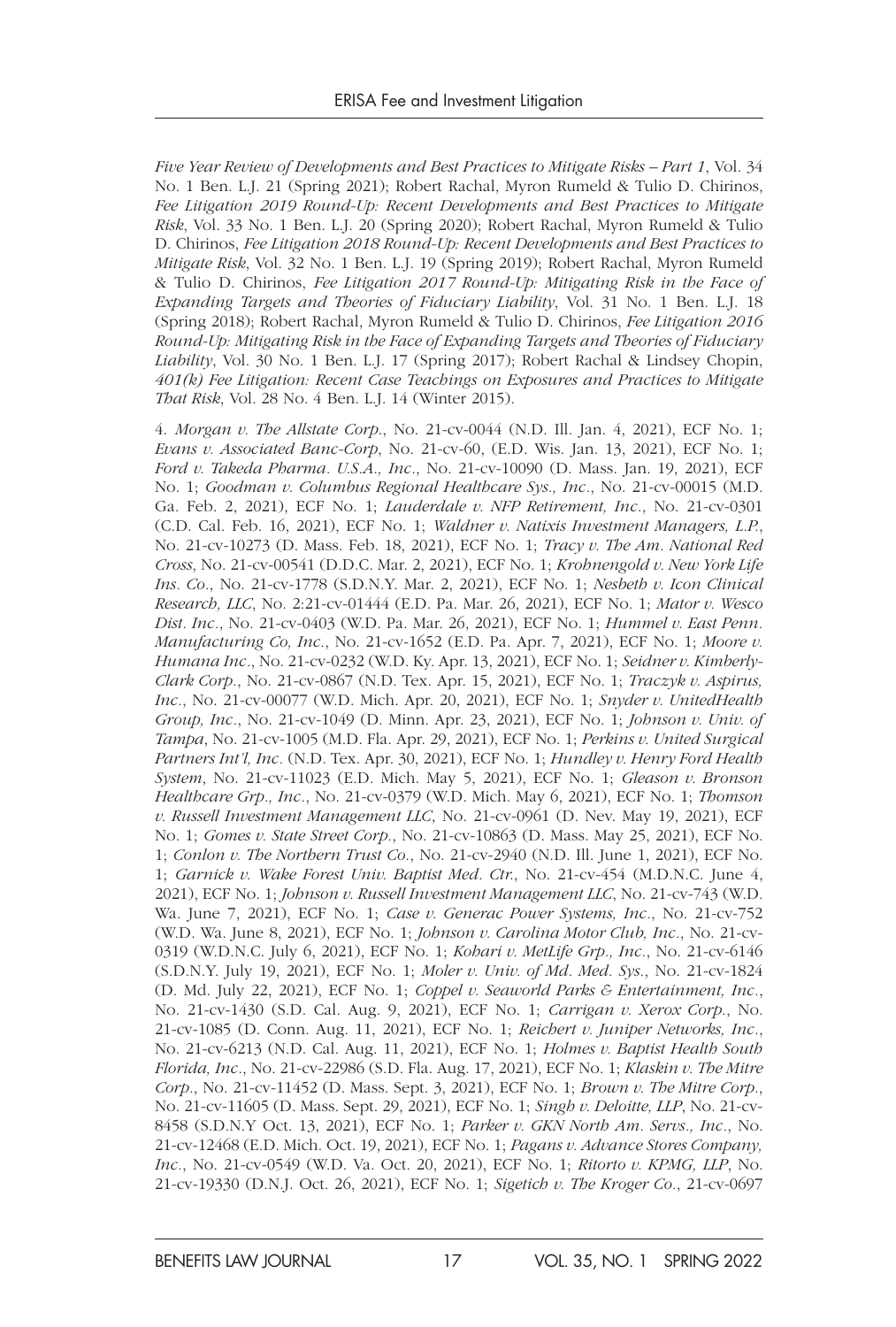(S.D. Ohio Nov. 5, 2021), ECF No. 1; *Riley v. Olin Corp.*, No. 21-cv-1328 (E.D. Mo. Nov. 9, 2021), ECF No. 1; *Smith v. VCA, Inc.*, No. 21-cv-9140 (C.D. Cal. Nov. 22, 2021), ECF No. 1; *Baumeister v. Exelon Corp.*, No. 21-cv-6505 (N.D. Ill. Dec. 6, 2021), ECF No. 1; *Riaz v. Advance Stores Co.*, No. 21-cv-619 (W.D. Va. Dec. 8, 2021), ECF No. 1; *Seibert v. Nokia of Am. Corp.*, No. 21-cv-20478 (D.N.J. Dec. 13, 2021), ECF No. 1; *Ravarino v. Voya Fin., Inc.*, No. 21-cv-1658 (D. Conn. Dec. 14, 2021), ECF No. 1; *Fleming v. Rollins, Inc*., No. 21-cv-5343 (N.D. Ga. Dec. 30, 2021).

5. These five plaintiffs' counsel brought most of the cases in 2021: Capozzi Adler; Walcheske & Luzi; Schlicter Bogard & Denton; Nichols Kaster; and Edelson Lechtzin. *See supra* note 4.

6. *See, e.g.*, *Mator v. Wesco Distribution, Inc.*, 2021 WL 4523491 (W.D. Pa. Oct. 4, 2021); *Young Cho v. Prudential Ins. Co. of Am.*, 2021 U.S. Dist. LEXIS 185397 (D.N.J. Sept. 27, 2021); *Forman v. TriHealth, Inc.*, 2021 U.S. Dist. LEXIS 183470 (S.D. Ohio Sept. 24, 2021); *Tobias v. Nvidia Corp.*, 2021 U.S. Dist. LEXIS 173539 (N.D. Cal. Sept. 13, 2021); *Smith v. Commonspirit Health*, 2021 U.S. Dist. LEXIS 169922 (E.D. Ky. Sept. 8, 2021); *Albert v. Oshkosh Corp.*, 2021 U.S. Dist. LEXIS 166750 (E.D. Wis. Sept. 2, 2021); *Drake v. BBVA USA Bancshares Inc.*, 2021 U.S. Dist. LEXIS 162603 (N.D. Ala. Aug. 27, 2021); *Enos v. Adidas Am., Inc.*, 2021 WL 5622121 (D. Or. Aug. 26, 2021), *report and recommendation adopted,* 2021 WL 5611481 (D. Or. Nov. 30, 2021); *Klawonn v. Bd. of Dirs. for the Motion Picture Indus. Pension Plans*, 2021 U.S. Dist. LEXIS 152355 (C.D. Cal. Aug. 9, 2021); *Johnson v. PNC Fin. Servs. Group*, 2021 U.S. Dist. LEXIS 149408 (W.D. Pa. Aug. 3, 2021); *Matousek v. Midamerican Energy Co.*, 2021 U.S. Dist. LEXIS 150379 (S.D. Iowa July 2, 2021); *Brown v. Daikin Am., Inc.*, 2021 U.S. Dist. LEXIS 85195 (S.D.N.Y. May 4, 2021); *Davis v. Salesforce.com*, 2021 U.S. Dist. LEXIS 73017 (N.D. Cal. Apr. 15, 2021); *Harmon v. Shell Oil Co.*, 2021 U.S. Dist. LEXIS 66312 (S.D. Tex. Mar. 30, 2021); *Wehner v. Genentech, Inc.*, 2021 U.S. Dist. LEXIS 26227 (N.D. Cal. Feb 9, 2021); *Anderson v. Intel Corp. Inv. Policy Comm.*, 2021 U.S. Dist. LEXIS 12496 (N.D. Cal. Jan. 21, 2021); *Kurtz v. Vail Corp.*, 511 F. Supp. 3d 1185 (D. Colo. Jan. 6, 2021).

7. *See, e.g.*,*Snyder v. UnitedHealth Grp., Inc.*, 2021 U.S. Dist. LEXIS 230878 (D. Minn. Dec. 2, 2021);*Cutrone v. Allstate Corp.*, 2021 U.S. Dist. LEXIS 185430 (N.D. Ill. Sept. 28, 2021); *Dover v. Yanfeng US Auto. Interior Sys. I LLC*, 2021 U.S. Dist. LEXIS 185205 (E.D. Mich. Sept. 28, 2021); *Dearing v. IQVIA Inc.*, 2021 WL 4291171 (M.D.N.C. Sept. 21, 2021); *Allison v. L Brands, Inc.*, 2021 WL 4224729 (S.D. Ohio Sept. 16, 2021); *Garcia v. Alticor, Inc.*, 2021 WL 5537520 (W.D. Mich. Aug. 9, 2021); *Ahmed et al. v. Liberty Mutual Group, Inc. et al.*, 20-cv-30056 (D. Mass. June 15, 2021) ECF No. 44; *Bilello v. Estee Lauder, Inc.*, 2021 U.S. Dist. LEXIS 106315 (S.D.N.Y. June 7, 2021); *Becker v. Wells Fargo & Co.*, 2021 U.S. Dist. LEXIS 90207 (D. Minn. May 12, 2021); *In re Quest Diagnostics Inc. ERISA Litig.*, 2021 U.S. Dist. LEXIS 85722 (D.N.J. May 4, 2021); *Khan v. PTC, Inc.*, 2021 U.S. Dist. LEXIS 76605 (D. Mass. Apr. 20, 2021); *McGowan v. Barnabas Health, Inc.*, 2021 WL 1399870 (D.N.J. Apr. 13, 2021); *Davis v. Magna Int'l of Am., Inc.*, 2021 U.S. Dist. LEXIS 62106 (E.D. Mich. Mar. 31, 2021); *Jones v. Coca-Cola Consol., Inc.*, 2021 U.S. Dist. LEXIS 62003 (W.D.N.C. Mar. 31, 2021); *Johnson v. Duke Energy Corp.*, 2021 WL 828480 (W.D.N.C. Mar. 4, 2021); *Savage v. Sutherland Glob. Servs., Inc.*, 521 F. Supp. 3d 308 (W.D.N.Y. 2021); *In re MedStarErisaLitig.*, 2021 U.S. Dist. LEXIS 21792 (D. Md. Feb. 4, 2021).

8. *See, e.g*.,*Rosenkranz v. Altru Health Sys.*, 2021 U.S. Dist. LEXIS 237791 (D.N.D. Dec. 10, 2021); *In re LinkedIn ERISA Litig.*, 2021 U.S. Dist. LEXIS 221294 (N.D. Cal. Nov. 16, 2021); *Coviello et al. v. BHS Management Services, Inc. et al.*, No. 20-cv-30198 (D. Mass. Oct. 15, 2021) ECF No. 59; *Laabs v. Faith Techs, Inc. et al.*, No. 1:20-cv-1534 (E.D. Wis. Sept. 30, 2021) ECF No. 27; *Garthwait v. Eversource Energy Co.*, 2021 U.S. Dist. LEXIS 185228 (D. Conn. Sept. 27, 2021); *Williams v. CenterraGrp., LLC*, 2021 WL 4227384 (D.S.C. Sept. 16, 2021); *Lauderdale et al. v. NFP Ret., Inc. et al.*, 2021 WL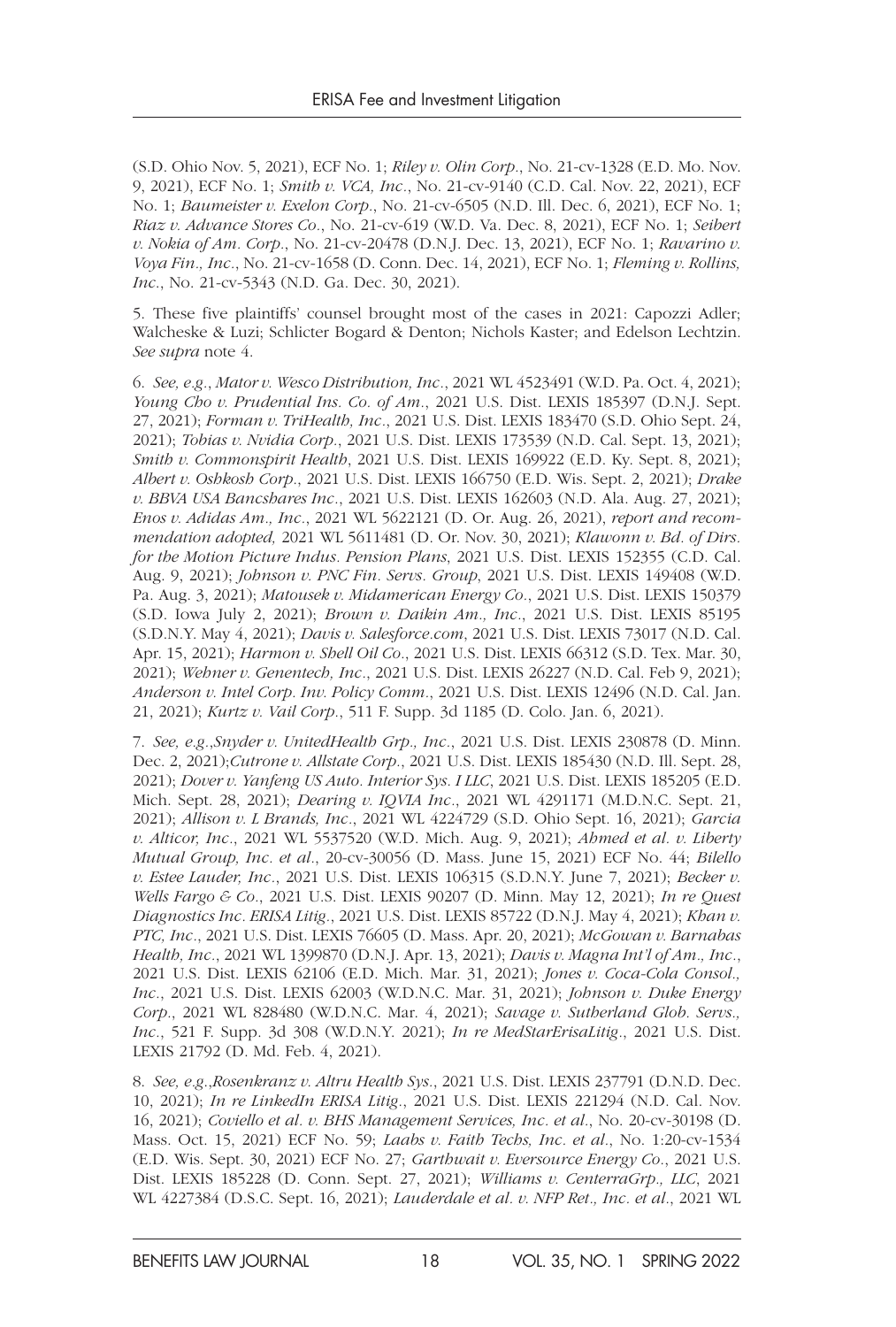3828646 (C.D. Cal. Aug. 18, 2021); *In re Omnicom ERISA Litig.*, 2021 U.S. Dist. LEXIS 144054 (S.D.N.Y. Aug. 2, 2021); *In re Biogen, Inc. ERISA Litig.*, 2021 U.S. Dist. LEXIS 136919 (D. Mass. July 22, 2021); *In re Prime Healthcare ErisaLitig.*, 2021 U.S. Dist. LEXIS 138132 (C.D. Cal. July 16, 2021); *Lange v. Infinity Healthcare Physicians*, 2021 U.S. Dist. LEXIS 133195 (W.D. Wis. July 15, 2021); *Wehner v. Genentech, Inc.*, 2021 U.S. Dist. LEXIS 111341 (N.D. Cal. June 14, 2021); *Nunez et al. v. B. Braun Med., Inc., et al.*, (E.D. Pa. June 4, 2021) ECF No. 49; *Luense v. Konica Minolta Bus. Sols. U.S.A., Inc.*, 2021 U.S. Dist. LEXIS 98129 (D.N.J. May 24, 2021); *Stark v. KeyCorp*, 2021 U.S. Dist. LEXIS 84813 (N.D. Ohio May 4, 2021); *Miller v. Astellas US LLC*, 2021 U.S. Dist. LEXIS 71187 (N.D. Ill. Apr. 13, 2021); *Peterson v. Ins. Servs. Office, Inc.*, 2021 U.S. Dist. LEXIS 70877 (D.N.J. Apr. 13, 2021); *Kendall v. Pharm. Prod. Dev., LLC*, 2021 U.S. Dist. LEXIS 61671 (E.D.N.C. Mar. 31, 2021); *Santiago v. Univ. of Miami*, 2021 U.S. Dist. LEXIS 57922 (S.D. Fla. Mar. 26, 2021); *McGinnes v. FirstGroup Am., Inc.*, 2021 U.S. Dist. LEXIS 50902 (S.D. Ohio Mar. 18, 2021); *McCool v. AHS Mgmt. Co.*, 2021 U.S. Dist. LEXIS 40773 (M.D. Tenn. Mar. 4, 2021); *Parmer v. Land O'Lakes, Inc.*, 2021 U.S. Dist. LEXIS 24023 (D. Minn. Feb. 9, 2021).

9. *Compare e.g., Drake*, 2021 U.S. Dist. LEXIS 162603 (no standing to assert claims concerning funds that plaintiff did not invest in); *Lange*, 2021 U.S. Dist. LEXIS 133195 (same); *In re Omnicom ERISA Litig*., 2021 U.S. Dist. LEXIS 144054; (same); *with*, *In re Biogen, Inc. ERISA Litig*., 2021 U.S. Dist. LEXIS 136919 (rejecting argument that plaintiffs lacked standing to assert claims concerning funds in which they did not invest because plaintiff alleged an injury related to at least one challenged fund in which they did invest and as to other funds "plaintiffs can establish constitutional standing to bring representative claims by pointing to injuries to Plan assets"); *Cates,* 2021 WL 964417 (same); *Khan*, 2021 WL 1550929 (same).

10. *Compare e.g*., *Smith*, 2021 WL 4097052 (rejecting performance and fee claims related to actively managed target date funds that were compared to passive funds in the complaint because "actively managed funds and passively managed funds are not ideal comparators"); *with*, *In re Omnicom ERISA Litig*., 2021 WL 3292487 (allowing performance and fee claims challenging actively managed target date funds based on comparisons to passively managed funds because the question of whether they are truly comparable is a question for summary judgment).

11. *Compare e.g*., *Johnson v. Duke Energy Corp.,* 2021 WL 828480 (holding that plaintiffs sufficiently stated an excessive recordkeeping claim by alleging that the plan paid between \$58-\$67 while other plans paid less, the plan could have negotiated a fee of \$14-21 per participant fee, and that fiduciaries failed to issue RPFs for recordkeeping during the class period); *with*, *Johnson v. Pnc Fin. Servs. Group*, 2021 U.S. Dist. LEXIS 149408 (rejecting plaintiffs' excessive recordkeeping claim that it was imprudent to pay between \$51-\$57 per participant where industry standard was \$35, the plan could have negotiated a fee of \$14-21 per participant fee, and fiduciaries failed to issue RFPs for recordkeeping during the class period).

12. *Compare e.g*., *Tobias*, 2021 U.S. Dist. LEXIS 173539 (N.D. Cal. Sept. 13, 2021) ("Plaintiffs' allegations regarding the availability of lower cost share classes are, without more, insufficient to state a claim for breach of the duty of imprudence."); *with*, *Dover*, 2021 U.S. Dist. LEXIS 185205 ("Plaintiffs have provided factual evidence that there were lower cost options available in the same funds, and allege that the Plan would qualify for the low cost share classes. . . . At this stage these allegations must be accepted as true. . . . [These] allegation[s] [are] sufficient to support a breach of prudence claim.").

13. Jacklyn Wille, "Spike in 401(k) Lawsuits Scrambles Fiduciary Insurance Market," BNA Pens. & Ben Daily (Oct. 18, 2021) (noting that the "spike in lawsuits over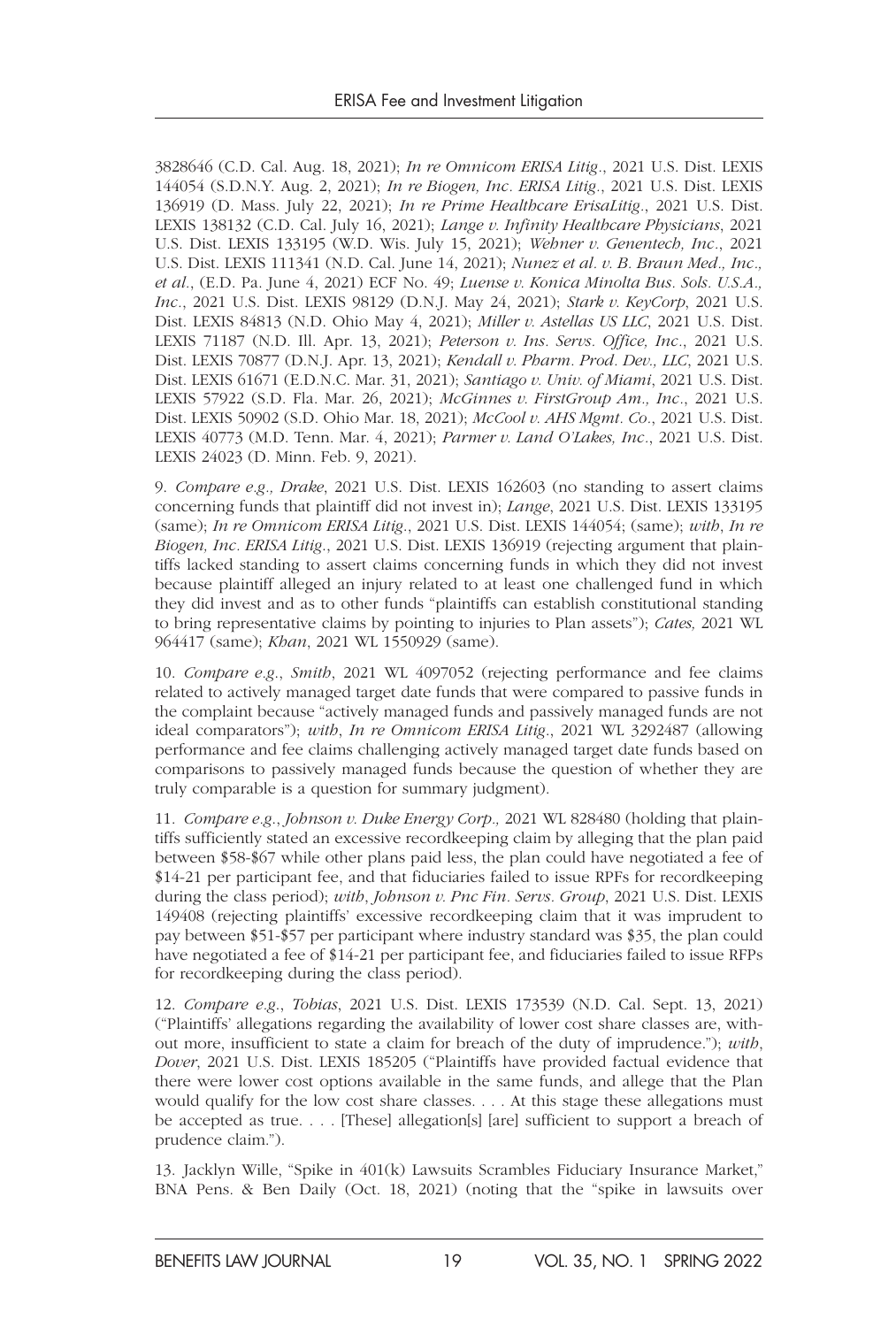retirement plan fees has wreaked havoc on the market for fiduciary liability insurance" and that retention rates for some companies went from \$0 to \$10 million).

14. *See e.*g., *Boley v. Universal Health Servs*., 337 F.R.D. 626 (E.D. Penn. 2021) (certifying class of over 60,000 plan participants); *Snyder v. UnitedHealth Grp., Inc*., 21-cv-01049 (D. Minn. Dec. 28, 2021) (ordering granting parties additional time to present a stipulation on class certification of class of allegedly "tens of thousands" of participants), ECF No. 100; *Baker v. John Hancock Life Insurance Co*., 20-cv-10397 (D. Mass. Feb. 12, 2021) (plaintiffs' unopposed motion for class certification of a class of 9,800 plan participants), EFC No. 53. However, plaintiffs were again unsuccessful in their efforts to certify "plan classes" consisting of large numbers of defined contribution plans due to their inability to show commonality and typicality and with calculating class wide damages with such large plan classes. *See Davis v. Stadion Money Mgmt*., 2021 U.S. Dist. LEXIS 184619 (D. Neb. Sept. 27, 2021) (denying class certification of class "of thousands of plans" for failure to satisfy "the requirements of commonality and typicality under Rule 23(a)" and "predominance and superiority under Rule  $23(b)(3)$ ").

15. *Baird v. BlackRock*, No. 4:17-cv-01892 (N.D. Cal. March 23, 2021), ECF No. 490 (order granting motion for final settlement approval of \$9.65 million with \$2.7 million in attorneys' fees); *Khan et al. v. PTC Inc.*, No. 1:20-cv-11710 (D. Mass. Oct. 21, 2021), ECF No. 56 (memo of law in support of unopposed motion for prelim. approval of class action settlement of \$1.7 million with \$575,000 in attorneys' fees); *Allegretti v. Walgreen Co.*, No. 1:19-cv-05392 (N.D. Ill. Oct 22, 2021), ECF No. 99-1 (memo in support of prelim. approval of class action settlement of \$13.75 million with \$4.58 million in attorneys' fees); *Freck v. Cerner Corp.*, No. 4:20-cv-00043 (W.D. Mo. June 18, 2021), ECF No. 63-1 (suggestions in support of motion for final approval of class action settlement of \$4.05 million with \$1.35 million in attorneys' fees); *Cates v. Columbia University*, No. 1:16-cv-06524 (S.D.N.Y. May 21, 2021), ECF No. 442 (memo in support of prelim. approval of settlement of \$13 million with \$4.33 million in attorneys' fees); *Conte v. Wakemed*, No. 5:21-cv-00190 (W.D.N.C. Apr. 26, 2021), ECF No. 11 (memo in support of preliminary approval of class action settlement of \$975,000 with \$325,000 in attorneys' fees); *Crawford v. CDI Corp.*, No. 2:20-cv-3317 (D. Penn. June 6, 2021), ECF No. 37 (unopposed motion for preliminary approval of class action settlement of \$1.8 million with \$540,000 in attorneys' fees); *Draney v. Westco Chemicals, Inc.*, No. 2:19-cv-01405 (C.D. Cali. May 27, 2021), ECF No. 60 (memo in support of preliminary approval of class action settlement of \$500,000 with \$150,000 in attorneys' fees); *Harding v. SouthCoast Hospitals Group, Inc.*, No. 1:20-cv-12216 (D. Mass. Nov 19, 2021), ECF No. 38 (memo in support of preliminary approval of class action settlement of \$2 million with \$666,666.67 in attorneys' fees); *Baker v. John Hancock*, No. 1:20 cv-10397 (D. Mass. June 1, 2021), ECF No. 63 (memo in support of preliminary approval of class action settlement of \$14 million with \$4.66 million in attorneys' fees); *Kinder v. Koch Industries, Inc.*, No., 1:20-cv-02973 (N.D. Ga. Nov. 24, 2021), ECF No. 71-1 (memo in support of final approval of class action settlement of \$4 million with \$1 million in attorneys' fees); *Reetz v. Lowes Companies, Inc.*, No. 5:18-cv-00075 (W.D.N.C. May 28, 2021), ECF No. 221 (memo in support of preliminary approval of class action settlement of \$12.5 million with \$4,166,667 in attorneys' fees); *Karg v. TransAmerica Corporation*, No. 1:18-cv-00134 (N.D. Iowa June 23, 2021), ECF No. 82-1 (memo in support of motion for preliminary approval of class action settlement of \$5.4 million with \$1.95 million in attorneys' fees); *Terraza v. Safeway Inc.*, No. 16-cv-03994 (N.D. Cali. Apr. 2, 2021), ECF No. 272 (motion for final approval of settlement of \$8.5 million with \$2.55 million in attorneys' fees per ECF No. 277); *Sandoval v. Exela Enterprise Solutions,*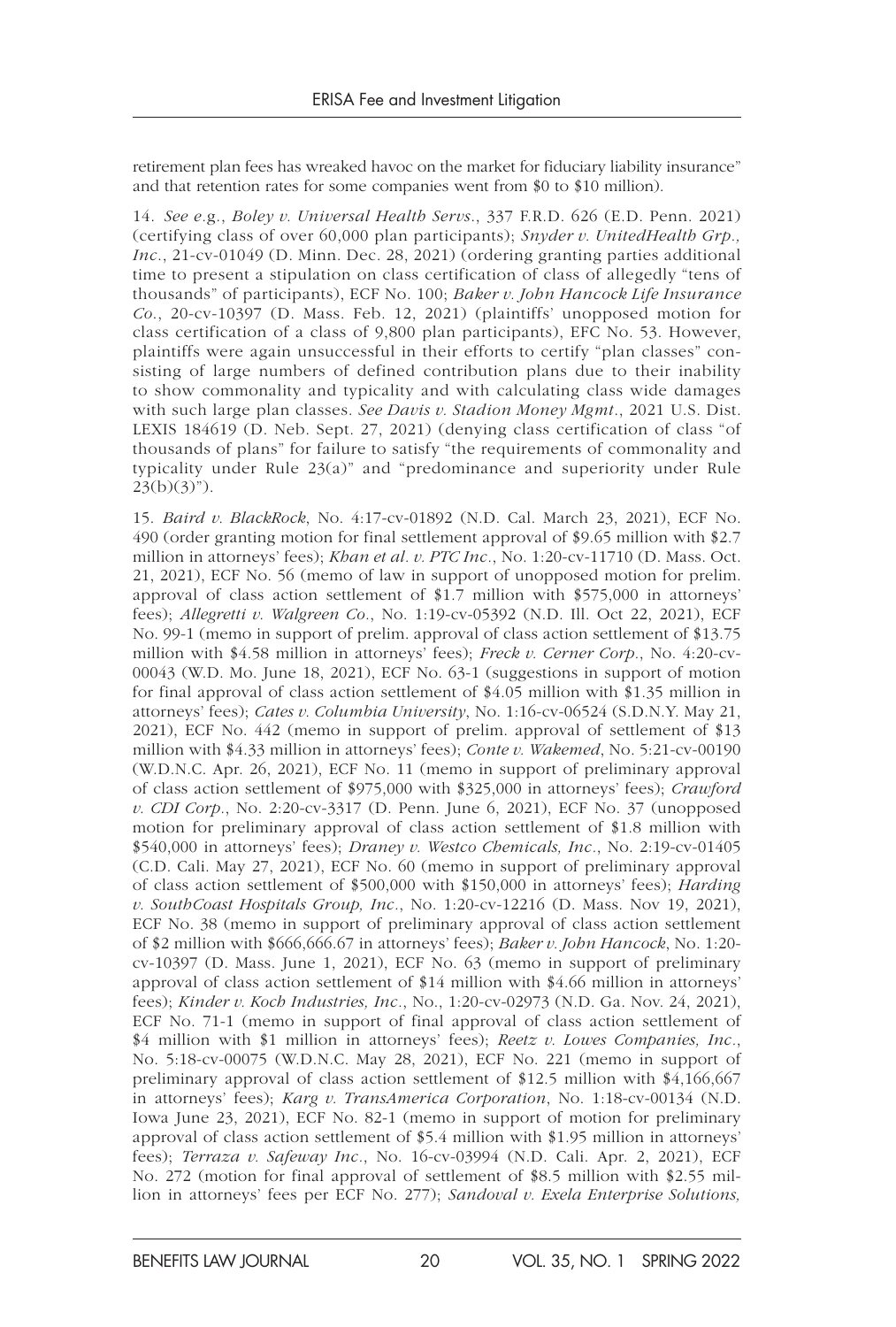*Inc.*, No. 3:17-cv-01573 (D. Conn. Aug. 3, 2021), ECF No. 96-1 (memo supporting final approval of class settlement of \$750,000 with \$187,500 in attorneys' fees); *Santiago v. University of Miami*, No. 1:20-cv-21784 (S.D. Fla. Nov. 23, 2021), ECF No. 58 (motion for preliminary approval of class action settlement of \$1.85 million with \$616,666 in attorneys' fees); *Glasscock v. Cerco Inc.*, No. 1:20-cv-00092 (E.D. Va. Feb. 12, 2021), ECF No. 93 (memo supporting preliminary approval of class action settlement of \$1.2 million with \$396,000 in attorneys' fees); *Slavens v. Meritor, Inc.*, No. 2:20-cv-13047 (E.D. Mich. Nov. 23, 2021) ECF No. 28 (motion for preliminary approval of settlement of \$470,000 with \$141,000 in attorneys' fees); *Sweda v. University of Pennsylvania*, No. 2:16-cv-4329, 2021 WL 5907947 (E.D. Pa. Dec. 14, 2021) (memo approving award of attorneys' fees of \$4,333,333 and total class settlement of \$13 million).

16. *See* Tulio D. Chirinos, Robert Rachal, Myron Rumeld, & Kyle Hansen, *Fee and Investment Litigation 2015-2020: Five Year Review of Developments and Best Practices to Mitigate Risks – Part 1*, Vol. 34 No. 1 Ben. L.J. 21, at 5, n. 7 (Spring 2021) (showing that in 2020 plaintiffs acquired \$245 million in settlements and \$75 million in attorneys' fees).

17. *Alas v. AT&T Services*, 2021 WL 4893372 (C.D. Cal. Sep 28, 2021); *Alfonso v. Cumulus Media, Inc.*, 2021 WL 5033479 (N.D. Ga. Oct. 15, 2021).

18. *Reetz v. Lowe's Companies, Inc.*, 2021 WL 535160 (W.D.N.C. Feb. 12, 2021); *Rozo v. Principal Life Ins. Co*., 2021 U.S. Dist. LEXIS 74409 (S.D. Iowa Apr. 8, 2021); *Baird v. BlackRock Institutional Trust Company, N.A.*, 2021 WL 105619 (N.D. Cal. Jan. 12, 2021); *Feinberg v. T. Rowe Price Grp., Inc.*, 2021 WL 488631 (D. Md. Feb. 10, 2021). *Baird* and *Feinberg* settled before trial.

19. *Reetz v. Lowe's Cos*., 2021 WL 4771535 (W.D.N.C. Oct. 12, 2021) (ruling in favor of defendant on all claims following a five-day bench trial); *Rozo v. Principal Life Ins. Co*., 2021 U.S. Dist. LEXIS 74409 (S.D. Iowa Apr. 8, 2021) (ruling in favor of defendants on all claims following a six-day bench trial).

20. Despite hundreds of fee and investment cases being filed since 2015, only seven cases have reached trial. *See Tibble v. Edison Int'l*, 2017 WL 3523737 (C.D. Cal. Aug. 16, 2017); *Brotherston v. Putnam Invs., LLC*, 2017 WL2634361 (D. Mass. June 19, 2017) (reversed and remanded for new trial and settled before retrial); *Sacerdote v. New York Univ*., 328 F.Supp.3d 273 (S.D.N.Y. 2018); *Wildman v. Am. Century Servs., LLC*, 362 F.Supp.3d 685 (W.D. Mo. 2019); *Ramos v. Banner Health*, 461 F. Supp. 3d 1067 (D. Colo. 2020); *Rozo v. Principal Life Ins. Co*., 2021 U.S. Dist. LEXIS 74409 (S.D. Iowa Apr. 8, 2021); *Reetz v. Lowe's Cos.,* 2021 WL 4771535 (W.D.N.C. Oct. 12, 2021). Plaintiffs have only won on two claims in the six trials. *See Ramos*, 461 F. Supp. 3d 1067 (ruling in favor of plaintiffs on their recordkeeping fee claim but ruling in favor of defendants on all other claims);*Tibble*, 2017 WL 3523737 (ruling in favor of plaintiffs on their claim that defendants imprudently retained retail share class mutual funds where identical and cheaper institutional share classes were available).

21. *See Sacerdote v. New York Univ*., 9 F.4th 95 (2nd Cir. 2021) (affirming defendants' 2018 trial victory on all claims); *Ramos v. Banner Health*, 1 F.4th 769 (10th Cir. 2021) (affirming defendants' 2020 victory at trial as to plaintiffs' prohibited transaction claim and the district court's decision to not adopt plaintiffs' expert's damages estimates of \$19.4 million for the recordkeeping fee claim that plaintiffs won and the district court's decision to only award \$1.6 million plus interest in damages).

22. *See Ortiz v. Am. Airlines, Inc*., 5 F. 4th 622 (5th Cir. 2021) (affirming summary judgment in favor of some defendants and reversing the district courts' decision that plaintiffs had standing to sue another defendant).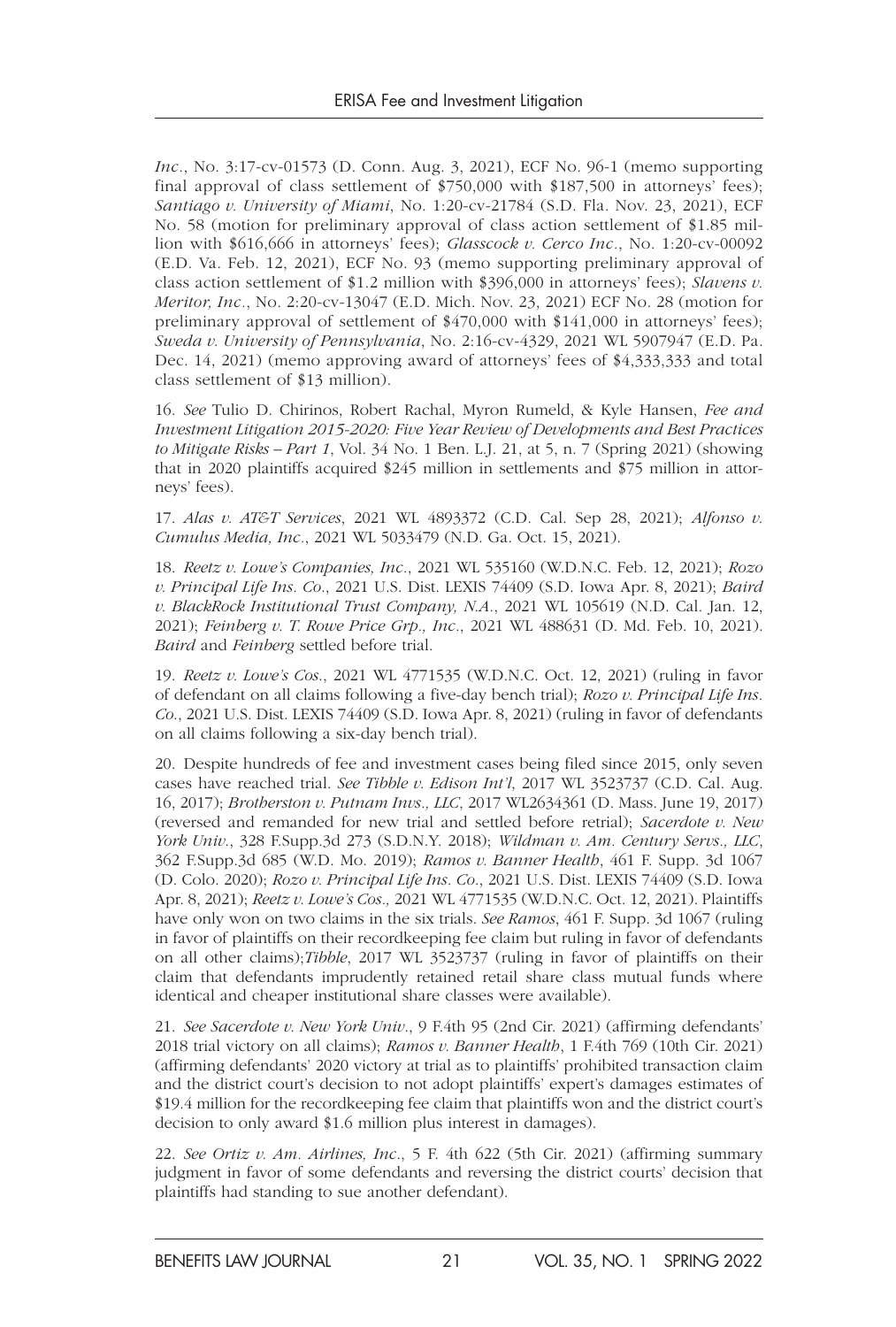23. *See Wong v. FMR, LLC (In re Fid. ERISA Fee Litig.)*, 990 F.3d 50 (1st Cir. 2021) (affirming dismissal of plaintiffs' claims based on the finding that defendant's actions with respect to plan assets did not render it a fiduciary under ERISA).

24. *Becker v. United States Dist. Court*, 993 F.3d 731 (9th Cir. 2021).

25. *Cooper v. RuaneCunniff & Goldfarb Inc*., 990 F.3d 173 (2nd Cir. 2021); *Smith v. Bd. of Dirs. Of Triad Mfg*., 13 F. 4th 613 (7th Cir. 2021). The district court in *Hawkins v. Cintas Corps*., 2021 U.S. Dist. LEXIS 14766 (S.D. Ohio Jan. 27, 2021) also denied a motion to compel arbitration in a fee and investment case based on a general employment agreement arbitration clause.

26. *Wilcox v. Georgetown Univ*., 987 F.3d 143 (D.C. Cir. 2021).

27. *See e.g*., *Divane v. Northwestern Univ*., 953 F.3d 980 (7th Cir. 2020); *Sweda v. Univ. of Penn.*, 923 F.3d 320 (3d. Cir. 2019); *Sacerdote v. N.Y. Univ*., 328 F. Supp. 3d 273 (S.D.N.Y. 2018).

28. Prior to 1958, many employees of universities typically funded retirement through individual annuity contracts that were owned by the university employees. This meant that employees had great individual autonomy in the selection and management of their individual accounts. This eventually led many of the university plans to accumulate dozens and sometimes hundreds of investment options and multiple recordkeepers. *See* David Powell and Mark Bieter, *View From Groom: The University Fee Cases–Product of the Past, Possible Wave of the Future*, BNA Pens. & Ben. Daily (Sept. 28, 2016).

29. *Divane v. Northwestern Univ*.,953 F.3d 980, 991 (7th Cir. 2020).

30. *Id*.

31. 2022 U.S. LEXIS 622 (Jan. 24, 2022). (Justice Amy Barrett recused herself).

32. 575 U.S. 523 (2015).

33. *Id.* at \*\*11-12.

34. *Dorman v. Charles Schwab Corp*., 934 F.3d 1107 (9th Cir. 2019); *Dorman v. Charles Schwab Corp*., 780 F. App'x 510 (9th Cir. 2019); *see also Torres v. Greystar Mgmt. Servs., L.P.,* 2019 U.S. Dist. LEXIS 229515 (W.D. Tex. Oct. 25, 2019)(referring to arbitration an action filed by an employee-participant on behalf of a 401(k) plan under Section 502(a)(2) of ERISA against her employer-fiduciary).

- 35. 990 F.3d 173, 175 (2nd Cir. 2021).
- 36. *Id.* at 177.
- 37. *Id.* at 178.

38. *Id.* at 178–79 (citing *Cooper v. RuaneCunniff & Goldfarb Inc.*, 2017 WL 3524682, at \*4 (S.D.N.Y. Aug. 15, 2017)).

- 39. *Cooper*, 990 F.3d 173 at 186.
- 40. *Id.* at 181.
- 41. *Id.* at 183–84.
- 42. *Id.* at 184–85.
- 43. *See supra* note 34.
- 44. 13 F. 4th 613, 615 (7th Cir. 2021).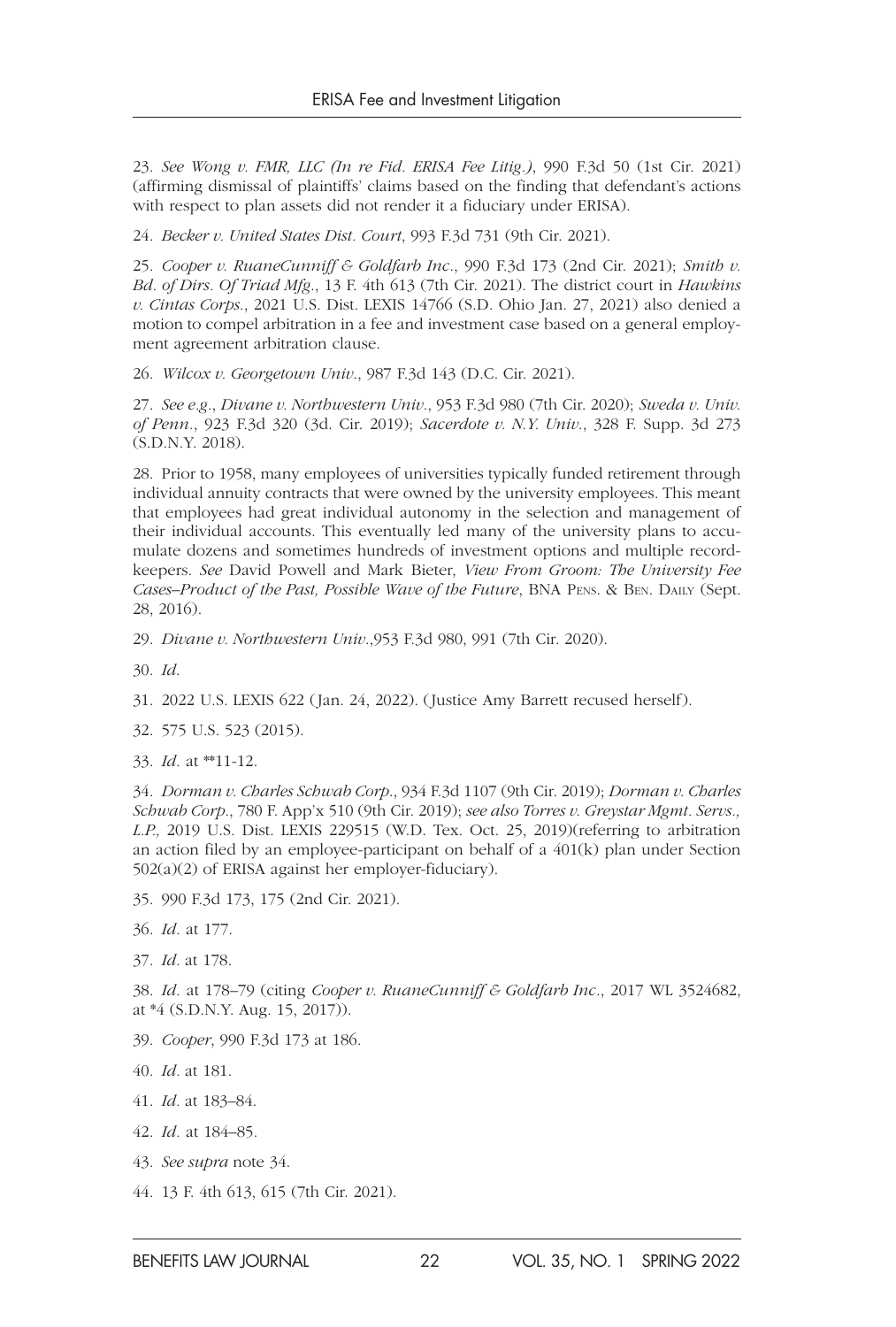45. *Id.* at 617.

46. *Id.* at 616. The court also noted that the provision was added to the plan via amendment two years after Smith left employment with the employer-sponsor and there was no evidence that Smith ever received notice thereof.

47. *Id.* at 620 (citing cases from the Second, Third, Fifth, Sixth, Eighth, and Tenth Circuits) (citations omitted).

48. *Id.* at 620–22.

49. *Id.*

50. *Id.* at 622.

51. *Id.* at 623.

52. *Smith v. Aegon Cos. Pension Plan*, 769 F.3d 922 (6th Cir. 2014); *In re Mathias*, 867 F.3d 727 (7th Cir. 2017).

53. *In re Becker*, 993 F.3d 731 (9th Cir. 2021). Technically the Ninth Circuit denied plaintiff's writ of mandamus although the practical result is the motion to transfer decision was affirmed and the case was transferred.

54. 5 F.4th 622 (5th Cir. 2021).

55. *Ortiz v. Am. Airlines, Inc*., 5 F.4th 622, 625-26 (5th Cir. 2021).

56. *Id.* at 626.

57. *See Ortiz v. Am. Airlines, Inc.,* 2020 WL 4504385 (N.D. Tex. Aug. 5, 2020), *aff'd in part, vacated in part, rev'd in part*, 5 F.4th 622 (5th Cir. 2021).

58. *Ortiz*, 5 F.4th at 628-30.

59. 140 S. Ct. 1615 (2020).

60. *Id.*

61. *Id.* at 629-30.

62. *Id.*

63. *Id.*

64. *Id.*

65. 9 F.4th 95, 101 (2nd Cir. 2021).

66. *Id.* at 103.

67. *Id.*

68. *Id.* at 103–104.

69. *Id.*; *see also Sacerdote v. New York Univ.*, 2017 WL 3701482 (S.D.N.Y. Aug. 25, 2017).

70. The Second Circuit also affirmed various other rulings from the district court including: (i) the use of written direct testimony at trial in lieu of live testimony; (ii) the use of a bench trial instead of a jury trial; and (ii) the denial of plaintiffs' motion for a new trial based on the trial judge's alleged inappropriate ties to NYU. *Sacerdote*, 9 F.4th at 122–23.

71. *Id.* at 122.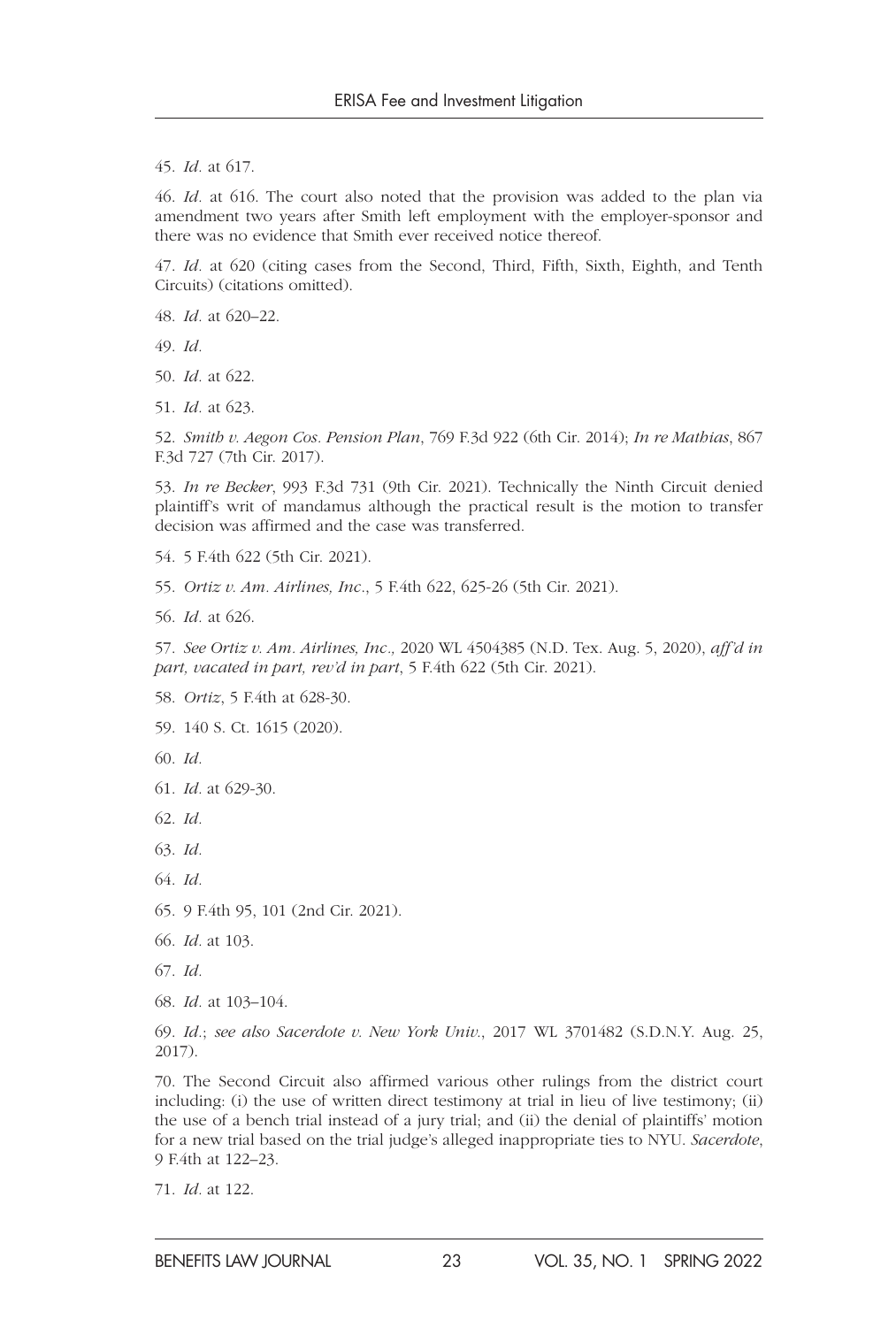- 72. *Id.* at 108.
- 73. *Id.*
- 74. *Id.*
- 75. *Id.*
- 76. *Id.* at 110.
- 77. *Id.* at 122–23.
- 78. 1 F.4th 769, 773 (10th Cir. 2021).
- 79. *Id.* at 775–76.
- 80. *Id.* at 776.
- 81. *Id*.
- 82. *Id*.
- 83. *Id.* at 777.
- 84. *Id.* at 777–84.

85. *Id.* at 787 ("ERISA cannot be used to put an end to run-of-the-mill service agreements, opening plan fiduciaries up to litigation merely because they engaged in an arm's length deal with a service provider. . . . Otherwise, a plan participant could force any plan into court for doing nothing more than hiring an outside company to provide recordkeeping and administrative services.").

86. *Id.* at 784–85.

87. *Id.*

- 88. 2021 WL 4771535 (W.D.N.C. Oct. 12, 2021), *appeal filed Reetz v. Lowe's Cos.*, (4th Cir. Nov. 10, 2021).
- 89. *Reetz v. Lowe's Cos*., No. 18-cv-00075, ECF No. 84 (Mar. 23, 2020).
- 90. *Id.* at ECF No. 261 (Sept. 9, 2021).
- 91. *Reetz v. Lowe's Cos*., 2021 WL 4771535, at \*1 (W.D.N.C. Oct. 12, 2021).
- 92. *Id.* at \*46-51.
- 93. *Id.* at \*47.
- 94. *Id.*
- 95. *Id.* at \*47-48.
- 96. *Id.* at \*48-51.
- 97. *Id.* at \*48-49.
- 98. *Reetz v. Lowe's Cos*., 2021 WL 4771535, at \*49-50 (W.D.N.C. Oct. 12, 2021).
- 99. *Id.* at \*50.
- 100. *Id* at \*50-51.
- 101. *Id.* at \*52-56.
- 102. *Id.* at \*52-53.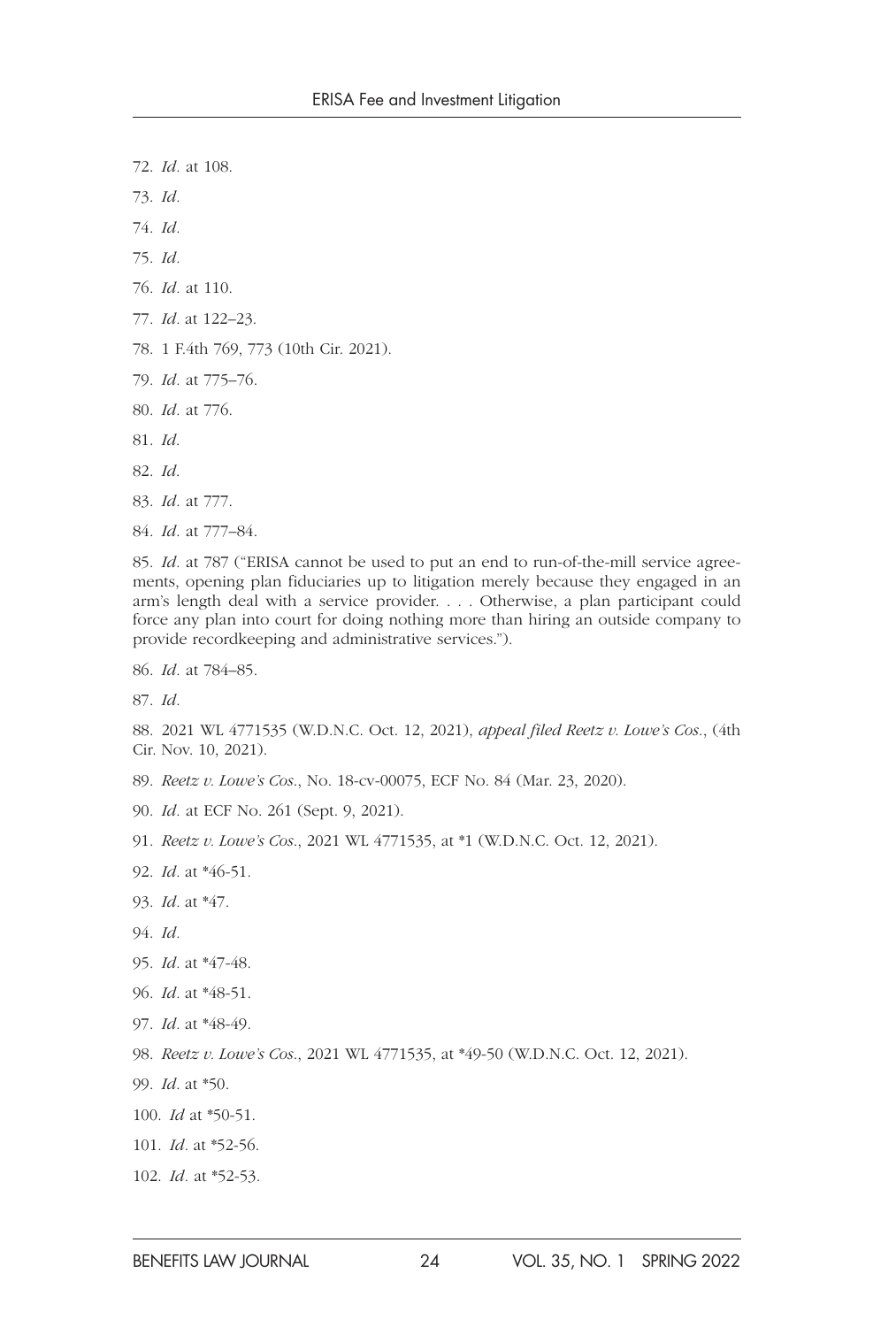- 103. *Id.* at \*53.
- 104. *Id.* at \*53-54.
- 105. *Id.* at \*54-55.
- 106. *Id.* at \*55-56.
- 107. *Id.* at \*56-58.
- 108. *Id.* at \*56.
- 109. *Id.* at \*56-58.

110. The court also rejected plaintiff's claim that Aon breached its fiduciary duties by offering its fiduciary services (cross-selling) as part of its recommendations for reasons that are not the subject of this article. *See id.* at \*51-52.

- 111. *Reetz v. Lowe's Cos.*, No. 21-2267 (4th Cir. Nov. 10, 2021).
- 112. 2021 WL 4893372 (C.D. Cal. Sep 28, 2021).
- 113. *See supra* notes 9-12.
- 114. 2021 WL 4893372 (C.D. Cal. Sep 28, 2021).
- 115. 2019 U.S. Dist. LEXIS 14625 (S.D. Ind. Jan. 30, 2019).
- 116. *Id*. at \*26-27.

117. *Brotherston v. Putnam Invs., LLC*, 2017 U.S. Dist. LEXIS 93654, at \*17, n. 9 (D. Mass. June 19, 2017).

118. *Brotherston v. Putnam Investments, LLC,* No.15-cv-13825 (D. Mass. August 26, 2020) ECF 228, 232 (mem. in supp. of final settlement approval and order requiring Putnam to establish and follow an investment policy statement).

119. *See, e.g., Hecker v. Deere & Co.*, 556 F.3d 575, 586 (7th Cir. 2009) (noting that "nothing in ERISA requires every fiduciary to scour the market to find and offer the cheapest possible fund (which might, of course, be plagued by other problems)"); Dep't of Labor Info. Ltr, No. DOL585, 1998 ERISA LEXIS 6 (Feb. 19, 1998); U.S. Dep't of Labor, *Understanding Retirement Plan Fees and Expenses*, available at*https://www. dol.gov/agencies/ebsa/about-ebsa/our-activities/resource-center/publications* (last visited Jan. 23, 2019) ("Fees and expenses are one of several factors to consider when you select and monitor plan service providers and investments. The level and quality of service and investment risk and return will also affect your decisions."); U.S. Dep't of Labor; *Meeting Your Fiduciary Responsibilities*, *https://www.dol.gov/agencies/ebsa/ about-ebsa/our-activities/resource-center/publications* (last visited Jan. 23, 2019).

120. *Ramos v. Banner Health*, 461 F. Supp. 3d 1067 (D. Colo. 2020).

121. 755 F. App'x 697 (9th Cir. 2019). This case was previously styled "*In Re Disney ERISA Litig*." In an earlier decision affirmed by the Ninth Circuit, the district court had noted that the Sequoia Fund's concentrated investment strategy was disclosed to the plan participants, and that in the plan's mix of investment options, this concentrated fund was offered as one with higher growth potential and commensurate risk.

122. If done by counsel and properly structured, these reviews may be privileged, or instead they can be structured to document the prudent fiduciary process used to manage the plan.